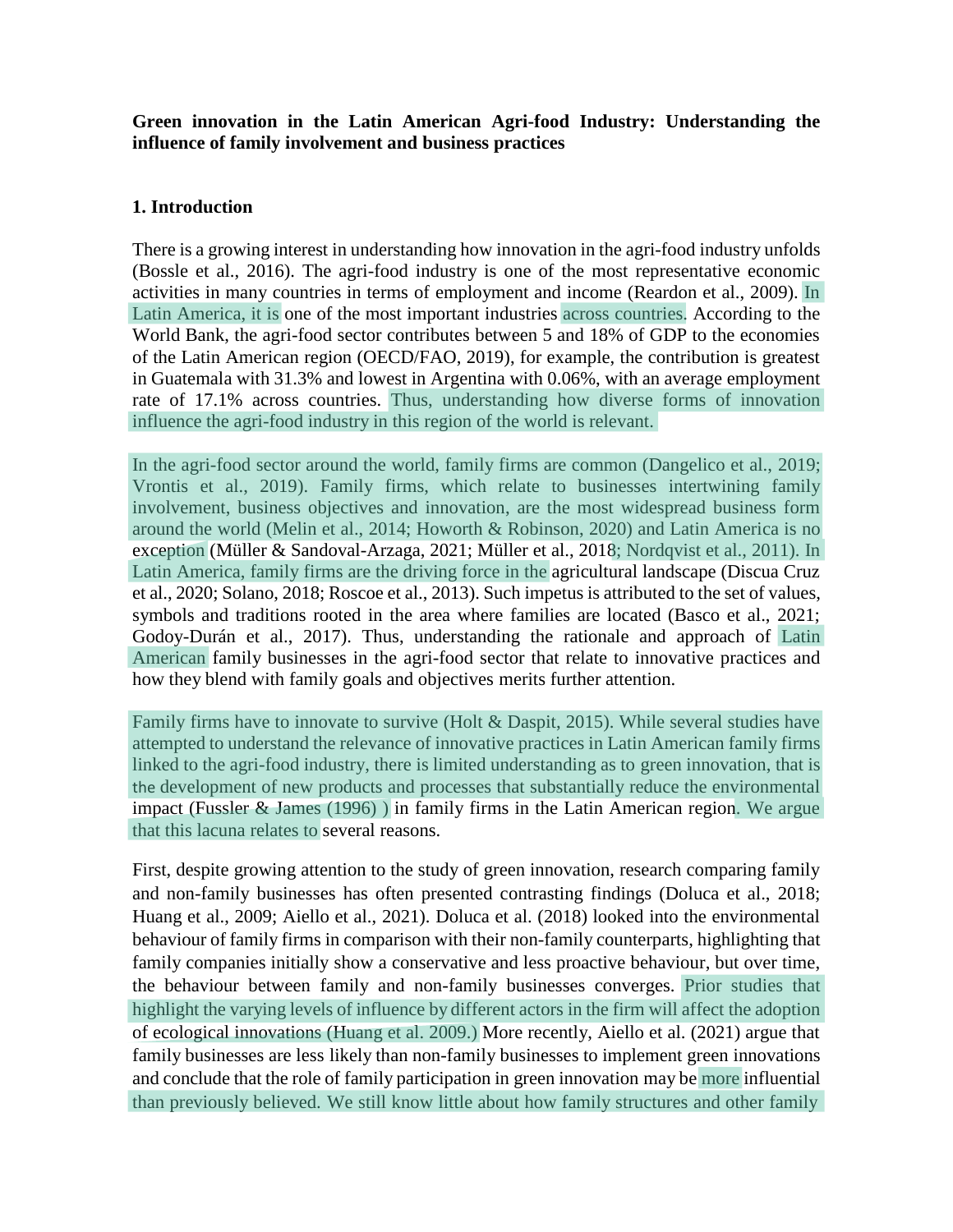characteristics may affect green innovation adoption (Neubaum et al., 2012; Yáñez-Araque et al., 2021).

Second, despite efforts to explain the green innovation phenomenon in family businesses, recent studies fail to explain how and why family influences green innovation decisions (Dyer, 2003). Current studies are limited as they focus mostly on the differences in product, process and organization of green innovation frameworks or comparing the results between family and non-family firms (Song et al., 2019). The existing research on green innovation in the agri-food industry often overlooks the role played by the context of the owning or controlling family (Berrone et al., 2012; Contò et al., 2015).

Finally, as family firms are more receptive to the different demands of interest groups than non-family businesses (Cennamo et al., 2012) they tend to exhibit a higher social or environmental performance (Dyer & Whetten, 2006; Campopiano & De Massis, 2015). Stakeholders from industry, community and family spheres many influence the way family firms behave (Discua Cruz, 2020) and thus may tend to adopt a strong stakeholder management orientation (Ylvisaker, 1990) engaging in diverse initiatives to address the concerns of their constituents (Danco & Ward, 1990). Whilst a stakeholder theoretical perspective (Freeman, 1984) has been used to understand the way family firms innovate there is still an incomplete picture of how stakeholders influence the owning/controlling family to make green innovation decisions. Stakeholders are known to pressure companies to behave ethically and in the best common interest of the environment and society (Sharma & Henriques, 2005). Moreover, the institutional environment may influence how stakeholders relate to existing family firms (Aparicio et al., 2017). Recent studies (Tyler et al., 2020) suggest that in family firms, internal stakeholders play an important role in adopting innovative practices, while in non-family businesses external stakeholders (e.g. governmental institutions or industry associations) are more relevant. Nevertheless, little has been developed in terms of a stakeholder perspective in green innovation in family firms.

In Latin American countries and in developing countries in general, stakeholder influence is characterized by a relationship where arbitrary application of the law, bureaucratic inconsistencies, insecurity of property rights and corruption predominate (Dobers & Halme, 2009; Jamali & Mirshak, 2007). When such conditions exist, family firm owners may prefer to protect their interests and may be less in tune with external stakeholders (Bingham et al., 2011). Since these institutional gaps weaken stakeholders in terms of maturity or awareness, they may not be able to influence companies in the same way as in a more developed institutional environment. To deepen understanding, scholars call to study companies that adopt responsible practices not only to build social legitimacy and respond to stakeholders, but also to adapt to their business environment (Goll & Rasheed, 2004). How stakeholders influence the adoption of green innovation practices remains unknown. Thus, there is room to theorise about the way green innovation may influence family firms in Latin America. We speculate that stakeholders can influence the way Latin American family firms in the agrifood sector engage in green innovation.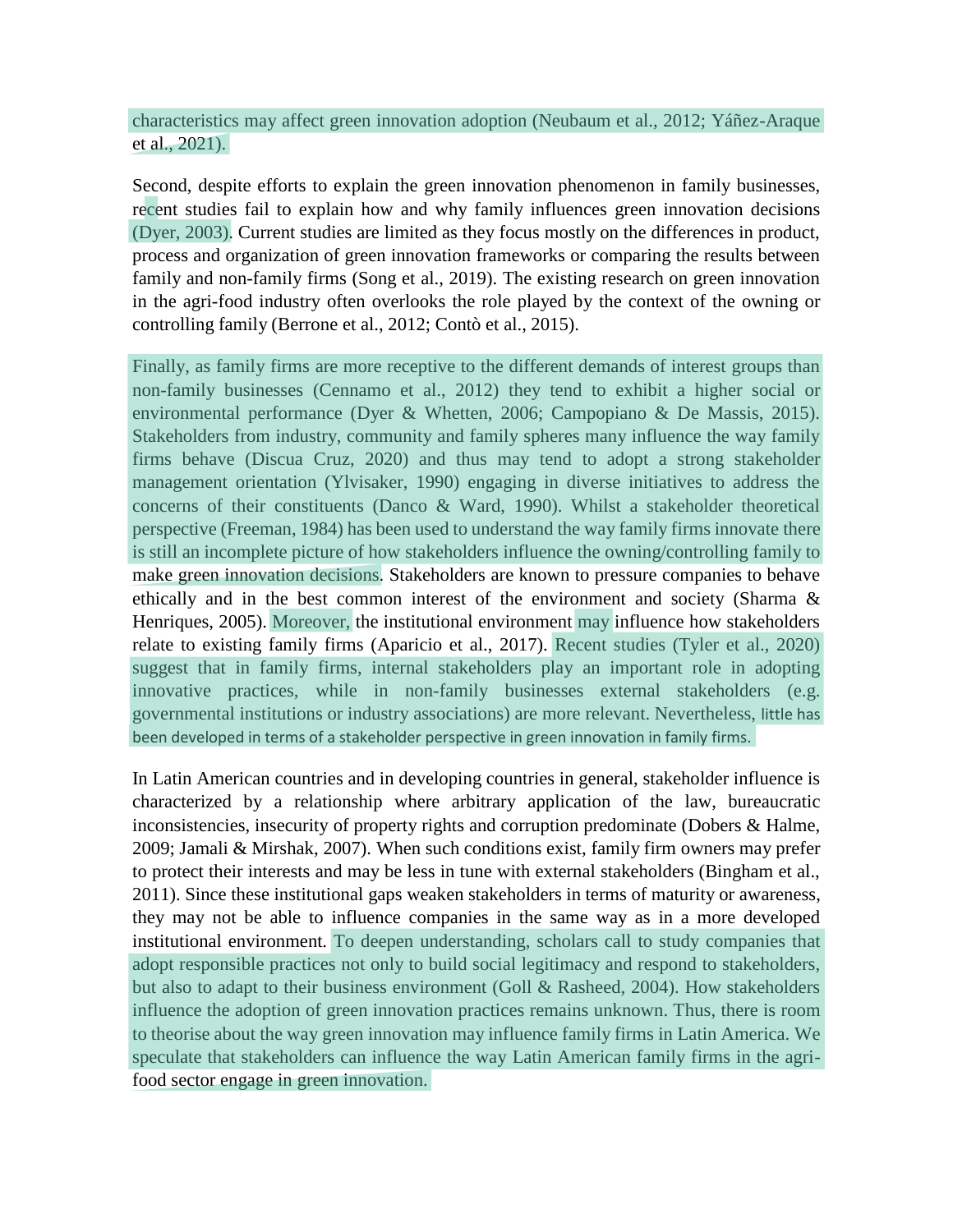American countries. Based on our previous depiction on family firms, stakeholder perspectives and environmental initiatives in the agri-food sector our study focuses specifically in the following questions: This study aims to provide a more complete picture of green innovation in family businesses from a perspective of internal and external stakeholders, as well as contextualize these decisions in a region with a heterogeneous institutional environment such as is in Latin

RQ1.

implement green innovation practices ? How do stakeholders pressures impact family businesses in Latin America to

#### RQ2.

What impact do stakeholders' pressures have on family engagement to implement green innovation practices Do stakeholder pressures have a positive influence on family involvement to implement socially responsible practices

Departing from a review of the literature on green innovation, family business, and stakeholder management, we identify key concepts for studying green innovation in family firms and develop a conceptual framework that links them together. This framework will be the basis for the empirical analysis carried out through a methodology of multiple case studies (Leppäaho et al., 2016) in which eight family businesses that operate in the agri-food industry from five countries in Latin America. Latin America represents a context that is under researched in terms of green innovation in the agri-food sector and thus a relevant context to explore. We followed mainstream qualitative guidelines in family firm research (Silverman, 2016; Reay & Zhang, 2014) with data collected in the context of COVID19, adapting the research design to new guidelines (Lobe et al., 2020).

Our findings reveal that…. From a theoretical perspective the paper advances research on the influence that stakeholders have on FB decisions from a CSR point of view, revealing the positive relationship between relational influence and family involvement. From a managerial perspective it is also valuable as it highlights the heterogeneity of green innovation initiatives (across countries) and the importance of some key characteristics that the FB must have. Furthermore, it also highlights to which degree stakeholders are impacted by those initiatives. …. Empirical implications relate to conducting a study across Latin American countries in relation to the agri-food industry.

The article continues as follows: first, an analysis of the theoretical background of the main themes of our article, and the identification of a gap. Then the Context and Research Method are described. Next, the Findings of the case studies are presented and discussed, then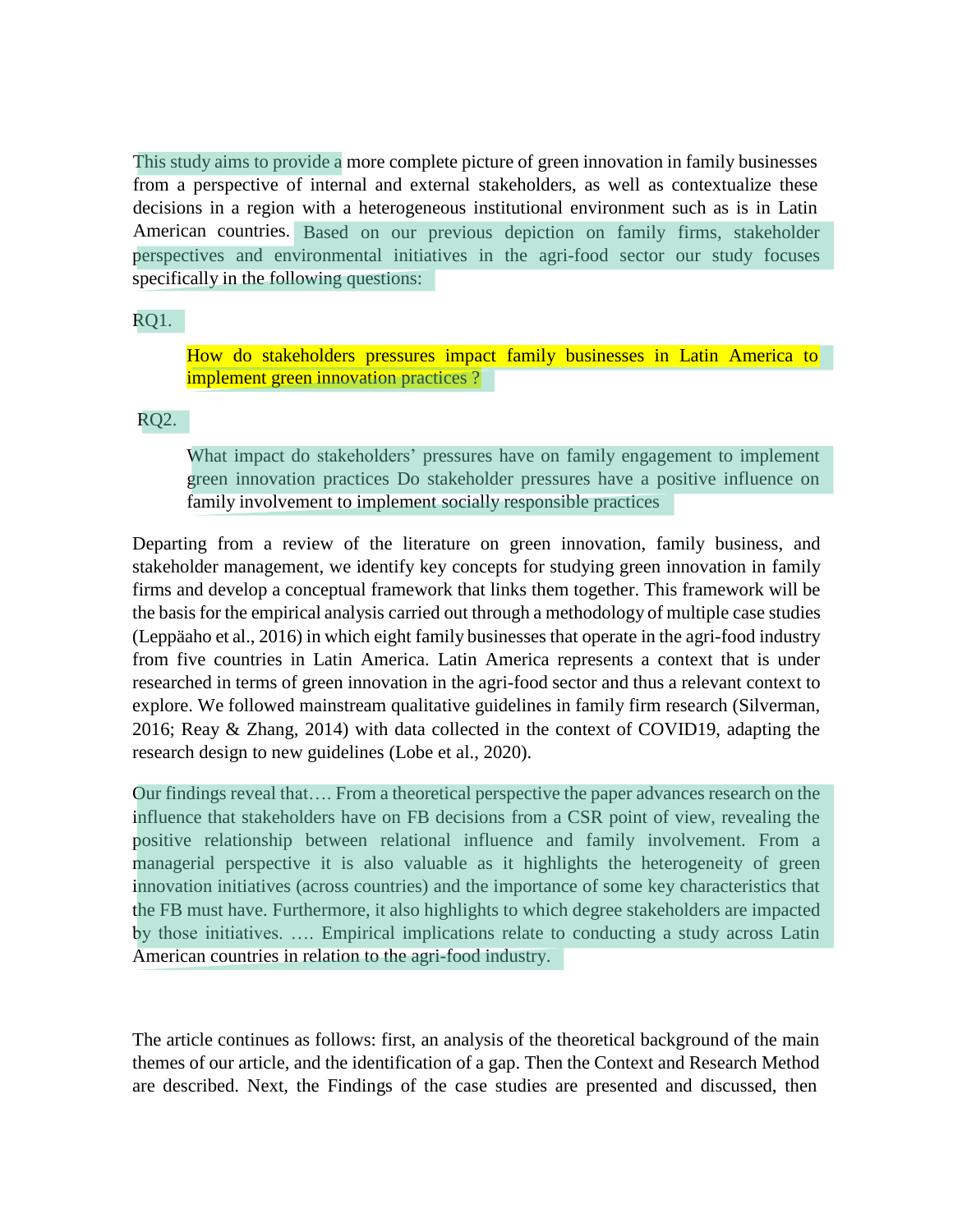Discussion and Conclusions are detailed and finally the Limitations and Future Research are shown.

## **2. Literature review**

#### 2.1 Green innovation in the family business

Green innovation is a relatively recent concept with multiple available definitions. Fussler & James (1996) conceptualize it as the development of new products and processes that provide value to the customer and the business, but substantially reduce the environmental impact. Similarly, Rennings (2000) defined ecological innovations as a firm's adoption of a green idea or behaviour, such as a system, policy, program, device, process, product or service, which either contributes to a reduction of environmental burdens or meets ecologically specified sustainability targets, and is new to the adopting firm (Rennings, 2000).

For family firms, where innovation is a critical issue (Bresciani et al., 2013) particularly in current conditions (Leppäaho & Ritala, 2021), the decision to engage in green innovation can be quite complex. This is largely due to the paradox family firms face while often having two conflicting objectives: that of economic efficiency, and that of family social interests (Astrachan & Jaskiewicz, 2008; Zahra et al., 2014). Thereby, the business is expected to achieve financial and market success, while at the same time managing family needs for employment, identity, and wealth. These idiosyncratic characteristics of family businesses may make the pursuit of green innovation practices complicated (Gómez-Mejia et al., 2007).

Prior studies suggest that the adoption of green innovation aspects may relate to the perception of a competitive advantage. In that sense, Porter (1997) identified two generic types of competitive advantage: low cost and differentiation. Accordingly, a company can obtain a competitive advantage by selling products or services at the lowest cost in its industry or, on the other hand, by using differentiation strategies to create unique characteristics for its products or services. This differentiation usually come from companies' ability to acquire and manage resources, such as technical capabilities, brand leadership, financial capabilities, organizational structure and culture, and other intangibles, all of which can be implemented to serve the goal of creating a competitive advantage around green innovation.

Based on the above, business initiatives related to green innovation can be classified into four generic types of competitive strategies, namely, eco-branding, eco-efficiency, CSR initiatives and beyond compliance. Eco-branding is a group of productive and commercial initiatives aimed at developing a defined market niche that values the traceability of the production process with the least impact on the environment where consumers are willing to pay the costs of ecological differentiation. An example of this is advertising the use of green, fair trade or other certifications. Eco-efficiency strategy refers to biologically inspired production models that increase productivity of the processes, but at the same time reduce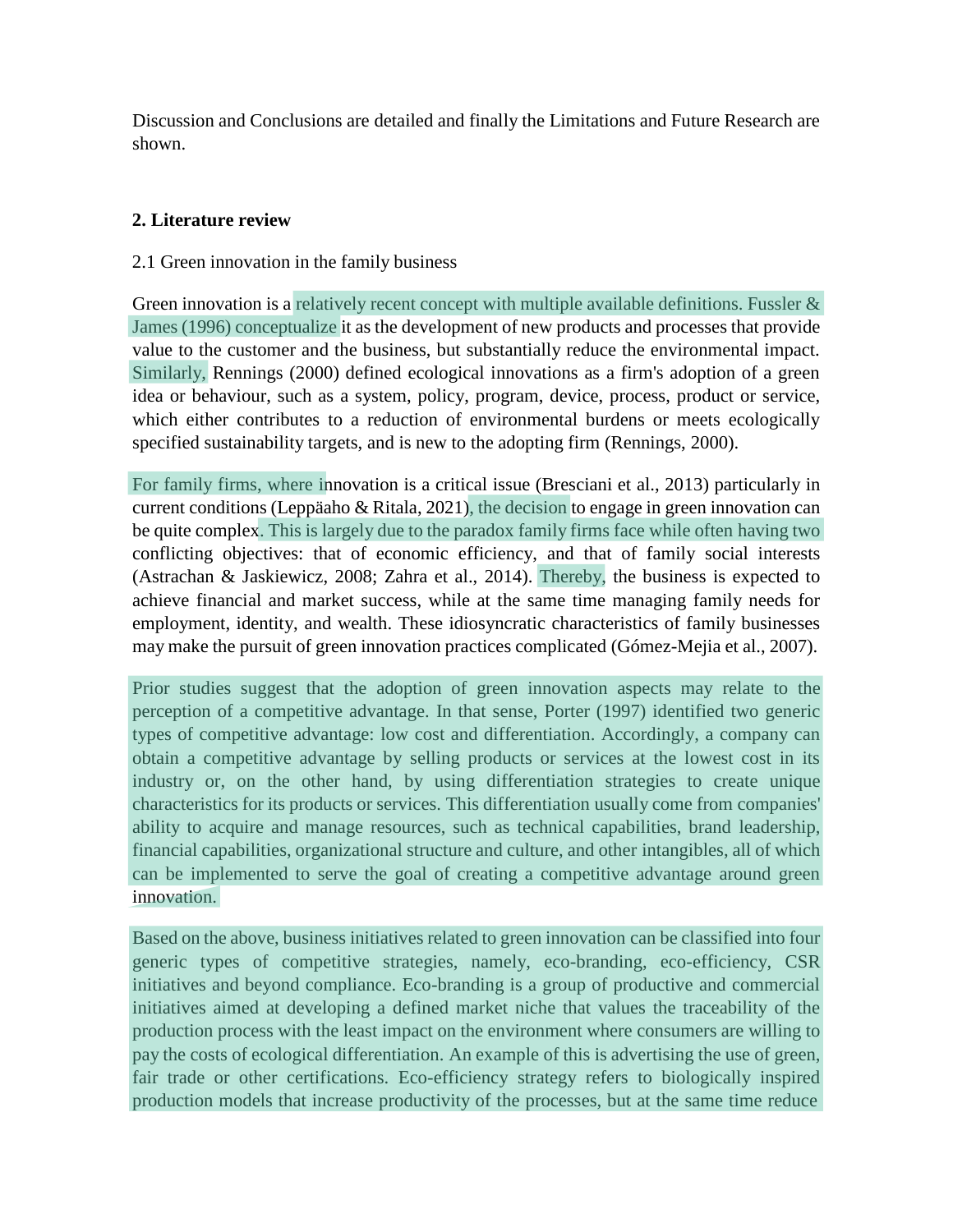the environmental impact and costs. CSR initiatives refers to the economic and/or ethical and/or philanthropic initiatives of the company that benefit the community and stakeholders in general. Lastly, the beyond compliance category refers to business decisions that seek not only to increase the efficiency of their organizational processes, but also want customers and the general public to recognize their efforts and are willing to spend money to adhere to codes of environmental management and investing in unprofitable environmental improvements, even exceeding the regulation itself (Orsato, 2006; Atkin, Gilinsky, & Newton, 2012; Gauthier, 2017).

However, recent studies indicate that, in relation to environmental objectives, family businesses have a longer-term horizon, seeking transgenerational sustainability and its continuity through subsequent generations (Walls & Berrone, 2017). Hence, there is an implicit desire to maintain family status, thus prioritising channeling resources from economic to non-economic goals and adopting environmental practices to increase the relational and social wealth even when this requires sacrificing financial profitability (Neubaum et al., 2012). Moreover, the internal preference of family members may influence the decision to adopt environmental practices (Tyler et al., 2020) which intensify when the firm is owned by several family members (Uhlaner et al., 2012).

There is a lack of studies about (green) innovation strategies in agricultural family businesses (Vrontis et al., 2019), despite the relevance and importance of family firms for the agricultural sector (Contò et al., 2015). Our study aims to provide in-depth insight on the topic and fill in some of these gaps in the context of Latin America, where family firms dominate the agricultural sector (Discua Cruz et al., 2020) and a growing demand for organic and more eco-friendly agricultural products is countered by a lack of supply and variety (González, 2009).

## 2.2 Stakeholder management in the family business

The seminal work of Freeman (1984:47) indicates that a stakeholder is an interested party that represents "any group or individual who can affect, or is affected by, the achievement of an organization's objectives". Stakeholders include external parties, such as suppliers, customers, governments, competitors, civil society organizations, the local community, and the environment, as well as internal parties, such as employees, unions, and shareholders (Harrison, Bosse, & Phillips, 2010), which also affects firms' concerns about reputation, branding, and other customer-related issues (Sukumar & Edgar, 2009). The fundamental premise of stakeholder theory suggests that to survive, prosper and gain acceptance, companies must act in support of the claims of important stakeholders (Freeman, 2004). Hence, companies that do not respond to their stakeholders risk a variety of potentially harmful consequences, including consumer boycotts, pressure from special interest groups, employee strikes, or shareholder activism (Freeman, 1984).

Stakeholders gain power when they are considered important, when their claims are considered legitimate, and when their interests lead to quick responses from the company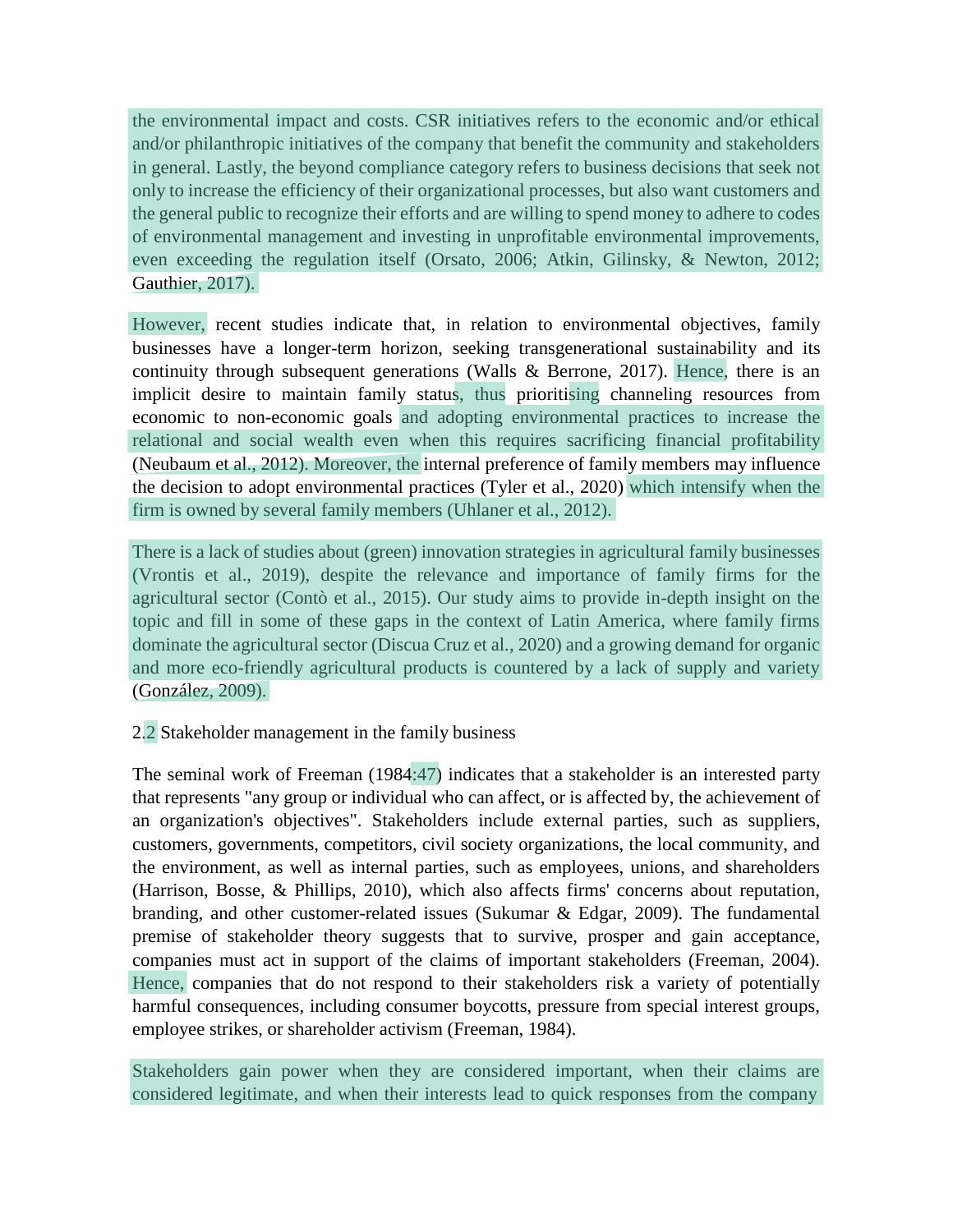(Mitchell, et al., 1997). In line with this, family members are a distinctive and important stakeholder for family firms that can play a multitude of roles (e.g. shareholders, managers, CEOs, employees, or representatives of the local community), giving them the opportunity to channel and meet the demands of other stakeholders (Chrisman et al., 2005).

Recent studies underscore the various stakeholders in family firms (Holt et al., 2017) and provide arguments about how stakeholders may influence family firms (García-Sánchez et al., 2021;) often influencing them to adopt a more sustainable and environmental behaviour in relation to the requirements of the interest groups, especially with regard to family roots, identity and prestige in the community (Heino et al., 2020). In addition, family firms are more sensitive to the demands of their internal stakeholders due to their long-term orientationand their intention to maintain socio-emotional wealth (Dangelico et al., 2019). These internal stakeholders include in particular the founders and the dominant coalition (Cabrera-Suárez et al., 2011), whose perception of environmental values may affect the company's environmental strategy, and subsequent generations. Yet family businesses may emphasize actions that reflect family interests over those of other stakeholders, which may impact the way they engage in practices that address environmental concerns or interests (McGuire et al., 2012).

An aspect that supports the interest to address stakeholder demands relates to the identity of the family firm within their community and its territorial scope. The practices of family firms may be determined by the social prestige of the family in the community (Le Breton-Miller, & Miller, 2016), and by being part of the social fabric, playing an integrating role between the family, the community, groups and business associations. Hence, family firms may be more sensitive to setting social goals, as they are closely involved in the area and in their community (Marques et al., 2014; Kariyapperuma & Collins, 2021), thus leading to environmental practices (Neubaum et. al. 2012). Although all companies have non-financial objectives that generate value for stakeholders, family firms may be more sensitive to responding to stakeholder requirements, due to their proximity, flexibility, and informal mechanisms (Gjergji, et al. al., 2021).

Similarly, recent studies highlight that a formal way to address stakeholder concerns revolves around formal practices, such as CSR reporting (e.g Campopiano & De Massis, 2015; Discua Cruz, 2020). Campopiano & De Massis(2015) suggest that the corporate social responsibility reports of family businesses tend to focus more on environmental aspects. In Latin America, qualitative studies have revealed that cultural aspects highlightsstakeholders as influential to make family firms interested in formally addressing societal concerns based on a balance of both family and business objectives (Discua Cruz, 2020). These studies attribute such attention to a greater concern for protecting relational and social dynamics in the long term (Venturelli et al., 2021). These arguments lead to a perception of family businesses as more receptive to social demands and, in particular, to a greater willingness to place environmental objectives at the centre of their social agenda (Berrone et al. 2012). Conversely, other works such as that of Yáñez-Araque et al. (2021), argue that family businesses may have nepotistic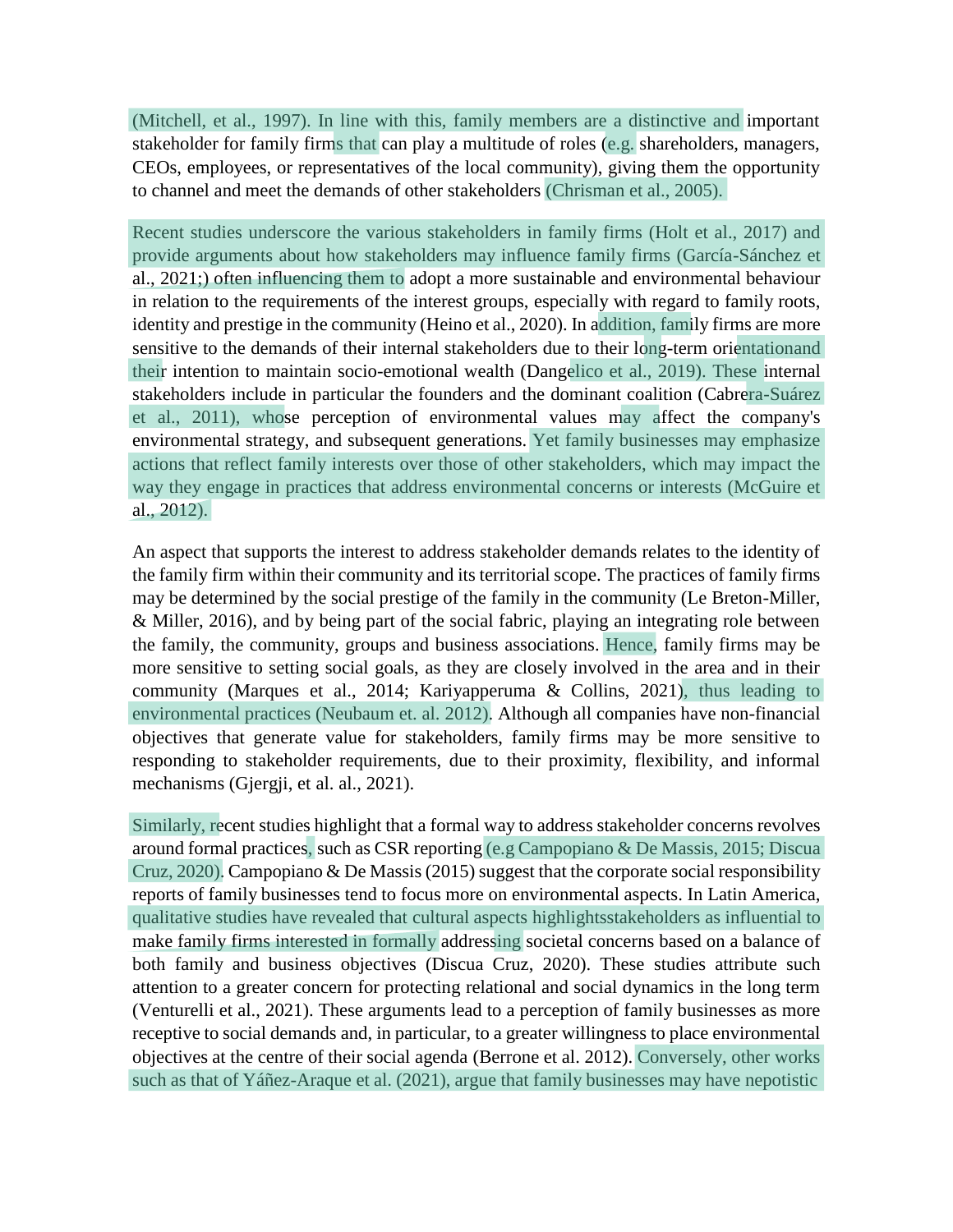practices and characteristics that result in lower levels of commitment to interest groups by putting family goals before any other.

A prior study by Miller and Le–Breton–Miller (2005) focusingon several family firms changes are possible often when business practices and strategies take into account relationships with stakeholders.

Recent studies call for further understanding of how family firms respond to the demands of different stakeholders in terms of environmental innovation and social responsibility (Holt & Daspit, 2015) The influence of internal and external stakeholders' as well as contextual characteristics may be driven by family involvement and business practices. Recent studies focusing on cases of family firms that have pioneered new way to become sustainable, highlight that innovation and business practices may be influenced by diverse stakeholders (Sharma & Sharma, 2021) Such studies call for a in-depth understanding of how stakeholders influence the way family firms behave when innovative practices are considered. A stakeholder view has been used in prior studies of family businesses. Yet little has been developed in terms of a stakeholder perspective in green innovation in family firms. We explore a context where this may occur next.

## **3. Context and Methodology**

## 3.1 Context

Most of the studies on green innovation in the agri-food industry are contextualized in developed countries and there is little research from developing countries (Dangelico et al., 2019). Likewise, few studies cover the dynamics of the family business in green innovation in the agri-food industry (Ardito et al., 2019). We address this deficiency and focus specifically on a region like Latin America where the majority of businesses are owned and operated by families(Müller et al., 2018; Vazquez et al., 2020). Latin America is also a region with high innovation rates, especially within family firms (Discua Cruz et al., 2012; Herrera-Echeverri et al., 2016).

We have several reasons to choose to explore our research questions in Latin America. In the first place, Latin America is an economy based on agriculture; over 16% of exports worldwide correspond to this region (FAO, 2021), It is also the main producer of soybeans, maize, animal feed, sugar, coffee, fruits and vegetables (FAO, 2019). It is estimated that 85% of the firms in Latin America are family-owned businesses generating more than 60% of Latin America's GDP and employing around 70% of the workforce (EY, 2017). Second, the Latin American region is a developing economy with low institutional quality, with weak and in some countries, non-existent, institutions (Müller & Sandoval-Arzaga, 2021). To understand the influence of institutional pressures for green innovation Latin America was ideal as it is a region with loose institutional regulations (Sawyer, 2011), thus creating an appropriate setting to evaluate whether firms are driven by internal or external stakeholders when they engage in green innovation initiatives. In this context, family businesses are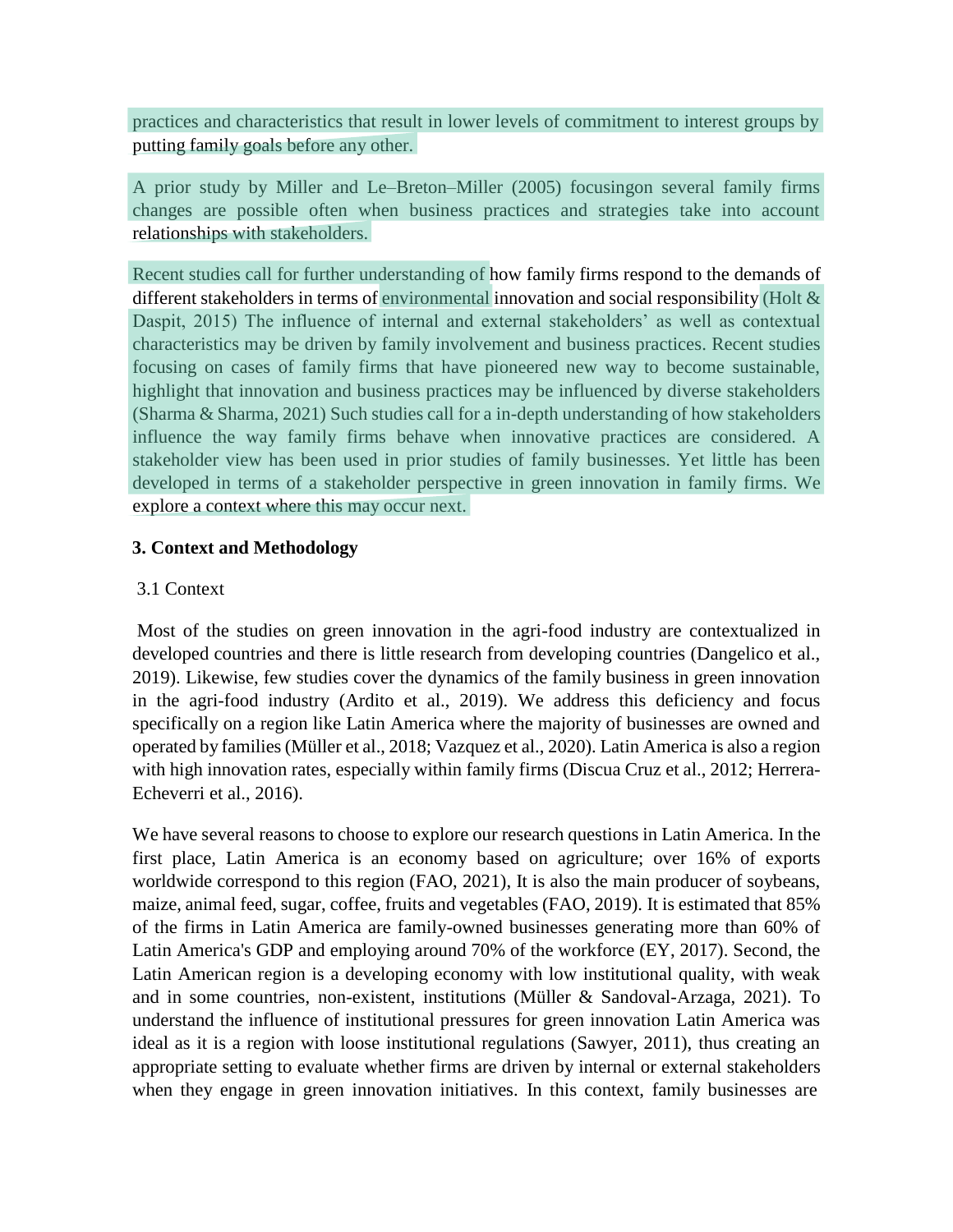essential as social support systems and may act as agents that support the economic and social development of their region (Basco et al., 2019). Third, the region may be diverse in terms of green innovation initiatives (Grazzi et al., 2019) as well as in various productive phases of the agri-food industry (Valdez-Juárez & Castillo-Vergara, 2021) - from companies that produce raw materials to large value-added food production conglomerates.

## 3.2 Methodology

To address RQ1 and RQ2, the authors relied on a qualitative methodology (Reay & Zhang, 2014) which allowed us to explore questions in-depth based on the perceptions of family members involved in the engagement of green innovation practices. This technique has a number of advantages, as suggested by Basias & Pollalis, (2018), allowing to understand the natureand complexity of the phenomenon under consideration, facilitates research in new areas, and supports the examination of a phenomenon in its natural environment. We chose a multiple case study approach to gather in-depth understanding on the topic and identify common patterns among cases (Eisenhardt & Graebner, 2007). Our aim was to understand the dynamics regarding the drivers that lead family firms to engage in green innovation initiatives, and thus extend theories regarding stakeholders influence on green innovation. This methodology is the most commonly employed in the family business field to explore phenomena previously unexplored (Leppäaho et al., 2016; De Massis & Kotlar, 2014) and has been relevant to understand the way family firms in the agricultural sector approach the balance of family and business objectives (Discua Cruz et al., 2020; Roscoe et al., 2013).

The cases selected are family firms focused on agricultural production. These family firms upheld an agricultural identity supported by a set of values, symbols and family traditions rooted in the area where they are based (DeRosa et al., 2019; Giacosa et al., 2014; Contò & Lopez, 2008). Moreover, we selected cases for theoretical reasons based on two criteria. Firstly, we pursued a regional criterion to include countries in North, Central, and South America. Hence, we chose a representative sample and selected five countries in the region, namely, Mexico, Ecuador, Argentina, Bolivia, and Chile, being this internationality of the interviewees, a strength of the work. Secondly, we pursued heterogeneity in two firm characteristics: firm size, as larger firms may have more resources available to engage in green innovation initiatives (Dangelico et al., 2019), and firm age, as older firms may have more experience (Huang et al., 2009). Accordingly, we collected both primary and secondary data from different sources, further explained hereunder.

Primary data were gathered through semi-structured interviews with family and non-family members involved in top management team (TMT) and/or positions responsible for developing green innovation strategies (Tyler et al., 2020). Secondary data were gathered from firm documents, sustainability reports, certifications' evidences and reports, archival data, web pages, and media reports.

## 3.2.1 Primary Data Sources

We conducted semi-structured interviews with family and non-family employees involved in strategy making for sustainability issues and green innovation activities. Guided by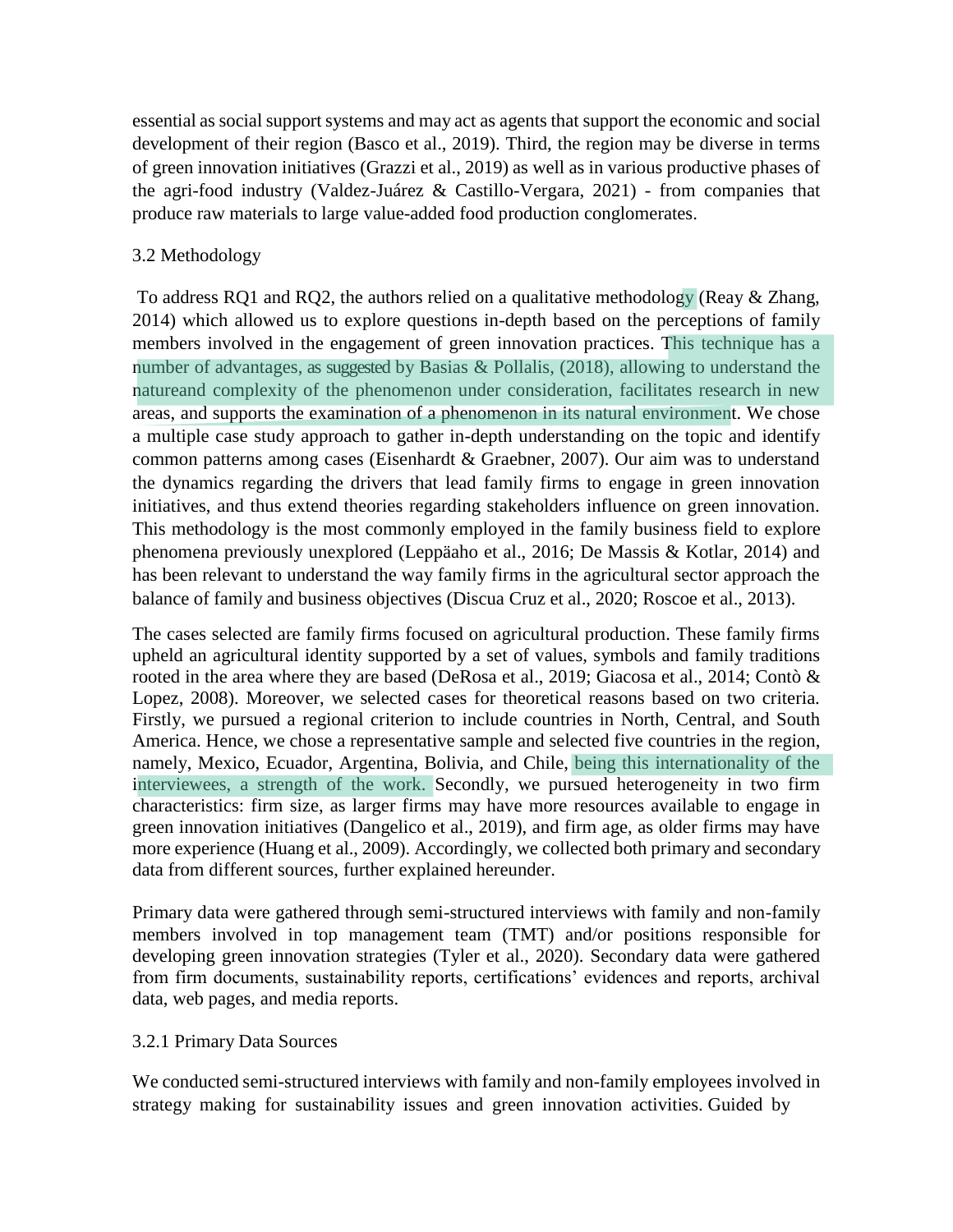qualitative approach guidelines, we involved multiple interviewees for each case and thus reduced the risk of bias due to personal interpretations of respondents (Reay & Zhang, 2014). Hence, we reached eight family firms in the agribusiness sector with the assistance of researchers from the FERC Spanish and IFERA Latam Chapter networks. We conducted 11 interviews in the first semester of 2021, accounting for 297 pages of transcripts. The informants had a mean age of 39 years. The ages of the eight family businesses we interviewed ranged from 65 to 20 years (average age 48 years) and are in their first to third generation, with at least two generations present. The companies interviewed are in the formal sector. As additional information, we interviewed three experts from the agri-food sector, a professor at an agricultural technological university, the former director of agricultural development, and an agricultural business consultant.

We developed an interview guide based on our literature review and contrasted it with experts in the field, thus reducing the risk of interviewer bias (Silverman, 2016). Firstly, the interviewees were asked closed-ended questions about the firm's size, age, main activities, and family involvement. Secondly, we raised open-ended questions assessing stakeholders' influence on business decisions regarding green innovation and sustainability initiatives, to unveil internal (e.g. family, competitive strategy, branding, internationalization degree) and external drivers (e.g. market, suppliers, clients, community). We paid special attention to identify the relevance assigned to family drivers such as culture, reputation, values, tradition, family structure and incentives. Thirdly, we addressed the green innovation initiatives oneon-one and asked about the motivation to engage on each of them, how and where decisions were made, and their underlying rationales. A single interviewer conducted interviews taking from 30 to 60 minutes each, and results were cross-checked by all authors. The authors' deep knowledge of our study context, both in the industrial sector and in the region, was acquired through years of working in family business organizations in Latin America and having lived in different Latin American countries. We use abbreviations to represent informants and cases according to their country of origin. The names that begin with MX represent informants from family businesses in Mexico, those that begin with CL in Chile, and so on, respectively. Table 1 summarizes the characteristics of our data set.

#### **Table 1. Data set (insert here)**

#### 3.2.2. Secondary Data Sources

We collected secondary data from different sources to enhance triangulation (Miles & Huberman, 1994). On the one hand, to contrast existing information and further extend it, we visited firms' web pages to collect data regarding green innovation initiatives and certifications. In line with this, media reports and public available internet information was gathered, thus enlarging our data set. On the other hand, we coded sustainability reports, codes of ethics, and top management's meetings. By these means, we confirmed the information collected by semi-structured interviews and primary data were complemented with additional insight. This approach allowed us to address reliability aspects in our qualitative approach (Silverman, 2016).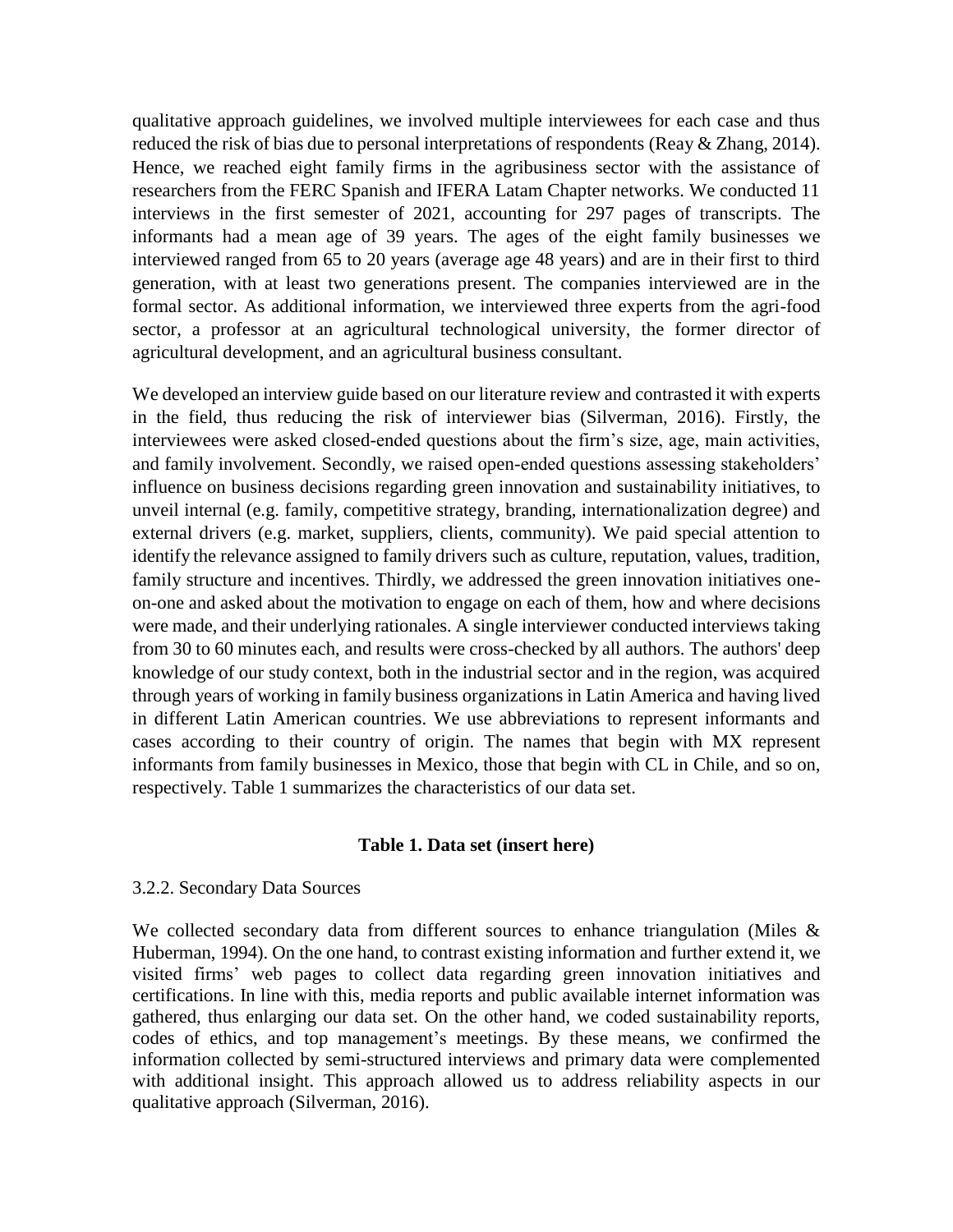#### 3.3 Data Analysis

The data analysis was organized using traditional techniques and ATLAS.ti 9, a qualitative data analysis software, following established methods for qualitative research (Bryant & Charmaz, 2015; Strauss & Corbin, 1998) and it was structured in four main stages.

Stage 1: Discern the generic characteristics of family businesses that affect green innovation. Because our study explored the impact of context on different countries and types of family businesses, after an initial reading of the transcripts of our first interviews, we set out to identify salient factors that prevailed throughout the sample. At this stage, we had already identified differences and similarities between companies across broad issues related to family involvement. In a later stage of the analytical process, we came to synthesize these broad themes into the general role played by Internal and External Stakeholders, which we consider the main contextual characteristics of familiar factors that drive business decisions that have implications for green innovation.

step (Secinaro et al., 2021). As our coding progressed, the initial codes began to show All the data for this step were extracted and collected during the literature review analysis. Stage 2: Generation of initial categories and open coding process. We assigned codes to the different interviews for variables such as inherent characteristics of the family business (longterm perspective, flexibility, family communication, non-economic objectives, among others), as well as to another group of codes. These are (2) internal pressures/external factors of the different stakeholders (shareholders, domination of the future generation, managers, industry/ market demands, social expectations), and other motivations (environmental values of the patriarch and economic opportunities) (Dangelico, Nastasi, & Pisa, 2019; Sharma & Sharma, 2011). After coding the first interviews, we continually compared new data with existing codes to ensure consistency in what the codes represent. Sometimes we had to remove low frequency codes and combine codes to ensure consistency throughout our connected meaning (Bryant & Charmaz, 2007; Deterding, & Waters, 2021). At the end of the coding process of our sample, we had several initial categories that pointed to the differences and similarities between family businesses, in their green innovation behaviour. For example, differences were found in the transmission of values and the effects of intergenerational values on the environmental legacy of family businesses.

Stage 3: Refinement of initial categories. We continue the analysis of the transcripts of our expanded sample. Thus, we code around initial categories, look for new ones, drop some and join some (Reyes, Bogumil, & Welch, 2021). The category refining process allowed us to obtain more precise meanings for the categories. At the end of this stage, we had refined categories abstracted to concepts (Marshall & Rossman, 2014). For example, the categories family values and family commitment were abstracted from the concept of family involvement; the category transparency is associated with preventing misconduct.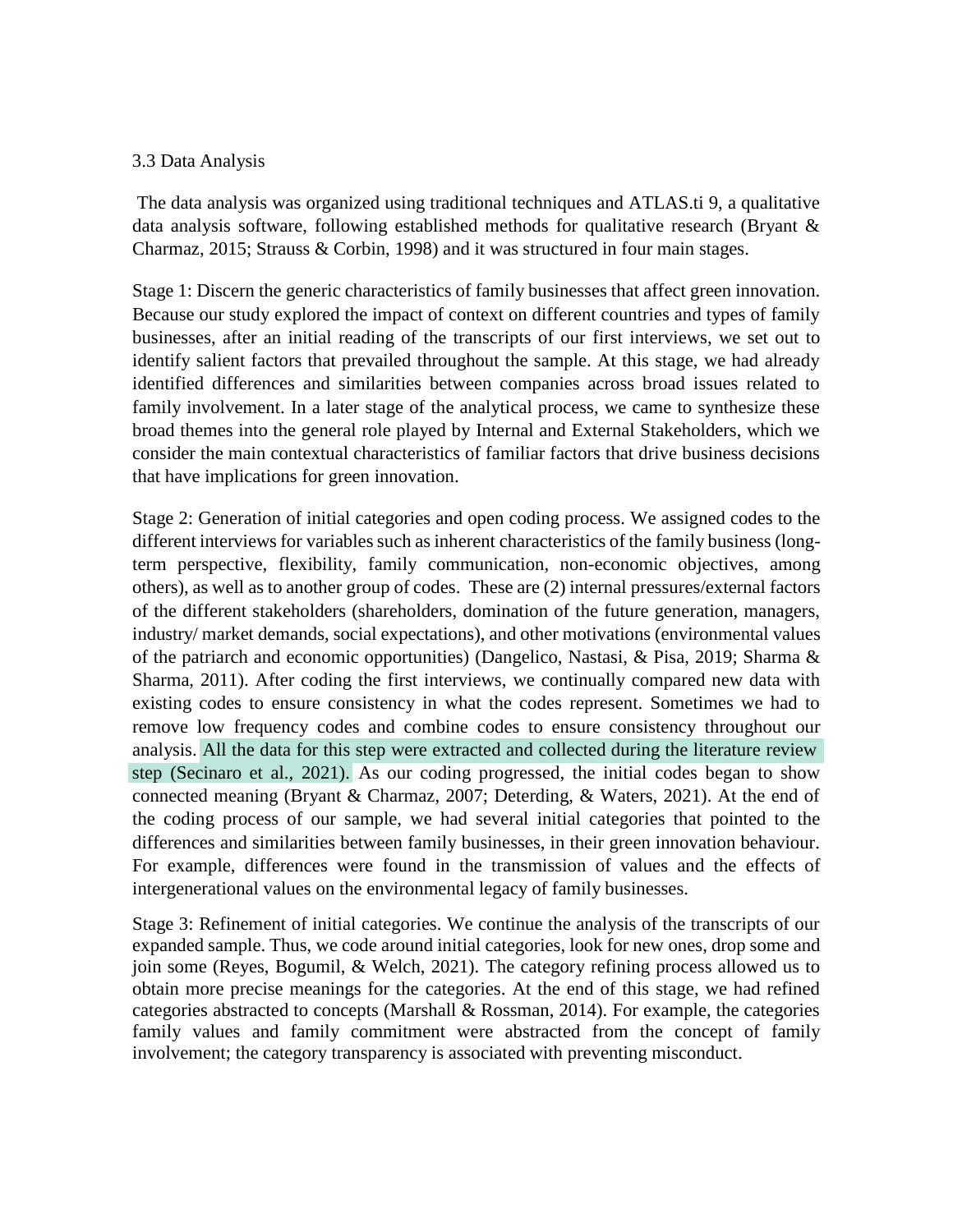Stage 4: Reanalysis and theoretical integration. The next step was a deeper analysis of our data with our sample, already formulating a general position of our data. We iterated through our data to find confirmatory evidence, which prompted us to elaborate the interrelationships between the global concepts of the study, or non-substantive evidence, which led us to abandon such assumptions (Cloutier & Ravasi, 2021). At the end of this stage, we had corroborated how the structure and family involvement were reflected in business practices. We also noted the determinants of an environmental care orientation and corporate social responsibility initiatives to promote or hinder green innovation initiatives. We realized that we had reached theoretical saturation, as no new ideas emerged about our understanding of the roles of internal/external stakeholder pressures that triggered the development of green innovation (Denzin & Lincoln, 2008). Figure 1a and 1b shows our coded data for family and business factors.

#### **Figure 1(a). Data coding structure (insert here) 1(b) Data coding structure for business practices on Green Innovation.**

In the following section, we present our findings, showing the differences and similarities in our sample of family businesses.

#### **4. Findings**

The summary of our findings and data analysis is shown in Table 2. We found both heterogeneity and homogeneity in the sample reflected in particular through family involvement. The findings suggest in particular that the dimensions of family values and family commitment, as well as that of Internal/External Stakeholder, translate into various business practices that influence green innovation. Next, we present a model based on the influence of stakeholders that shows how family involvement permeates, which in turn drives business practices that affect green innovation decisions. Through this model, we suggest the relationship between family influence and green innovation.

## **Table 2. Summary of Findings (insert here)**

#### 4.1 Family involvement

We identify family involvement as the key characteristic with respect to family and business systems. We open this category in four sub-dimensions: family values, family commitment, family identity and family intentions (Sharma, 2004; Rau, Schneider-Siebke, & Günther, 2019). For example, concern for legacy assumes dimensions related to family values and family commitment. An example of how this manifests itself was initially provided by family informant EC1, who expressed concern that the next generation would have a respectable business in their community: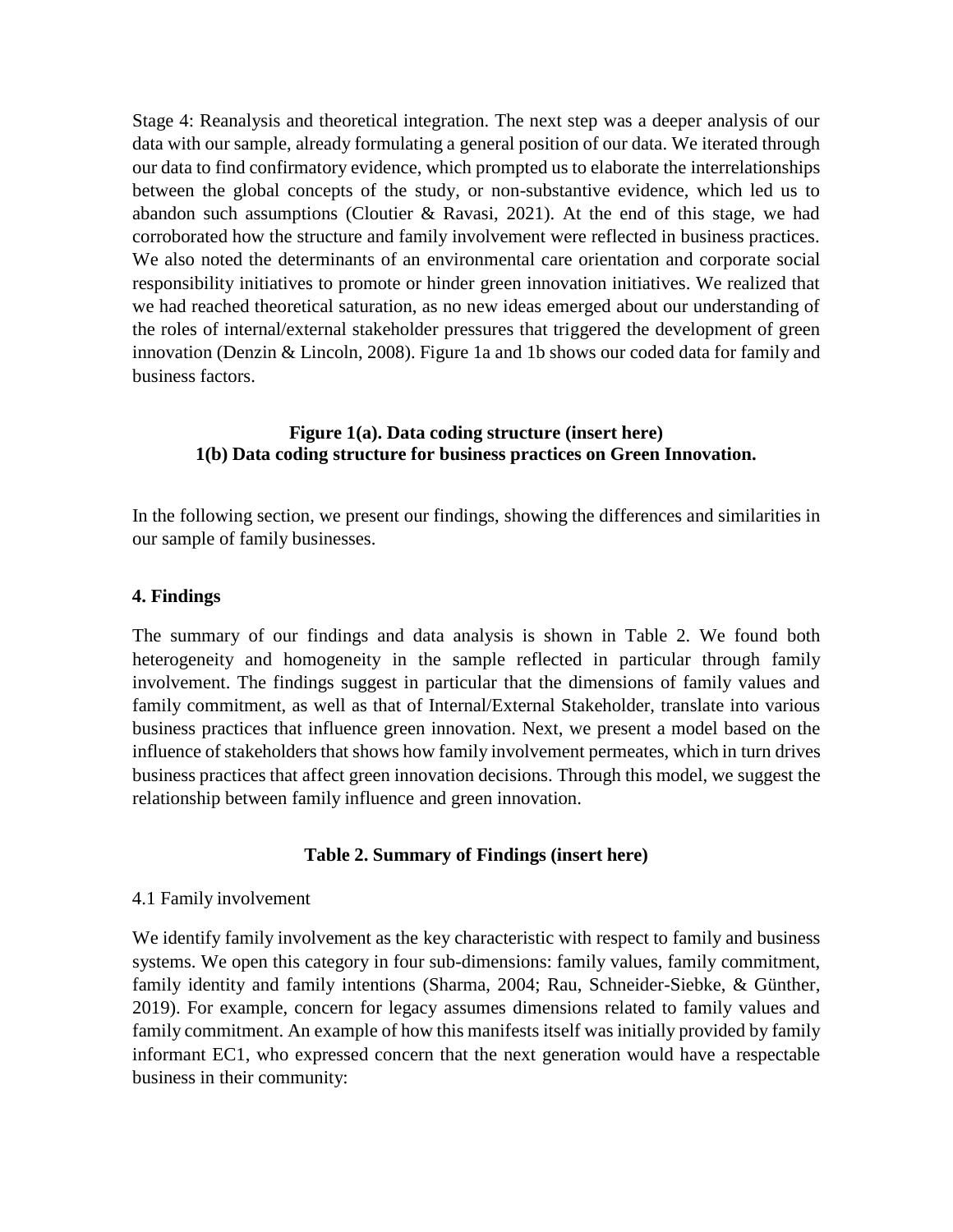"*Our spice company comes to the table of our customers, we spice up the food! Our company is our prestige as a family, I hope my children respect this way of doing business responsibly with the community*."

This concern was manifested in most of the casesstudied. For its part, the BO1 firm expressed its deep roots in the founding values:

*"My father began working with the communities, side by side, no one believed in him, no one thought that Bolivia could be a producer of high-quality coffee but always respecting our indigenous roots."*

The analysis of the data suggests that identity and roots with the environment have been shown to be a gravitational element when it comes to the company, as stated by the CH1 family informant:

"*The agricultural identity, we define ourselves as farmers, has helped us provide a strategic direction and continuity to our company, we feel deeply committed to our environment and we are grateful for this*."

Likewise, the direction towards family continuity and the intention of keeping the company in the hands of the family is very strong, as was communicated by the AR1 case:

"*In the entire province of Córdoba there is no one who has not met my grandfather and my uncle, we, none of my cousins could think for a single minute of selling the company to someone who is not from the family*."

Table 2 depicts the relevance of identity with the environment in all cases.

## 4.2 Internal Stakeholder

Data analysis suggests heterogeneity in the influence that Internal Stakeholders exert on the family. In many of the cases (for example, MX1, MX4, CH1, EC1), managers are also shareholders and the conflict that this association produces are often undesirable. Likewise, the influence of managers outside the family usually produces limited effects on strategic decisions. Company EC1 explains it in this way:

"*Our export manager is a very professional person and previously worked many years in a large transnational food company, but he knows who the decision maker is here*."

Employee relations is also a great concern on the part of the sample of companies studied, as indicated by the informant of the CH2 case:

"*We have a complex company to manage, there are more than 700 workers that during the cherry harvest season can reach more than 1,000, but we have never had*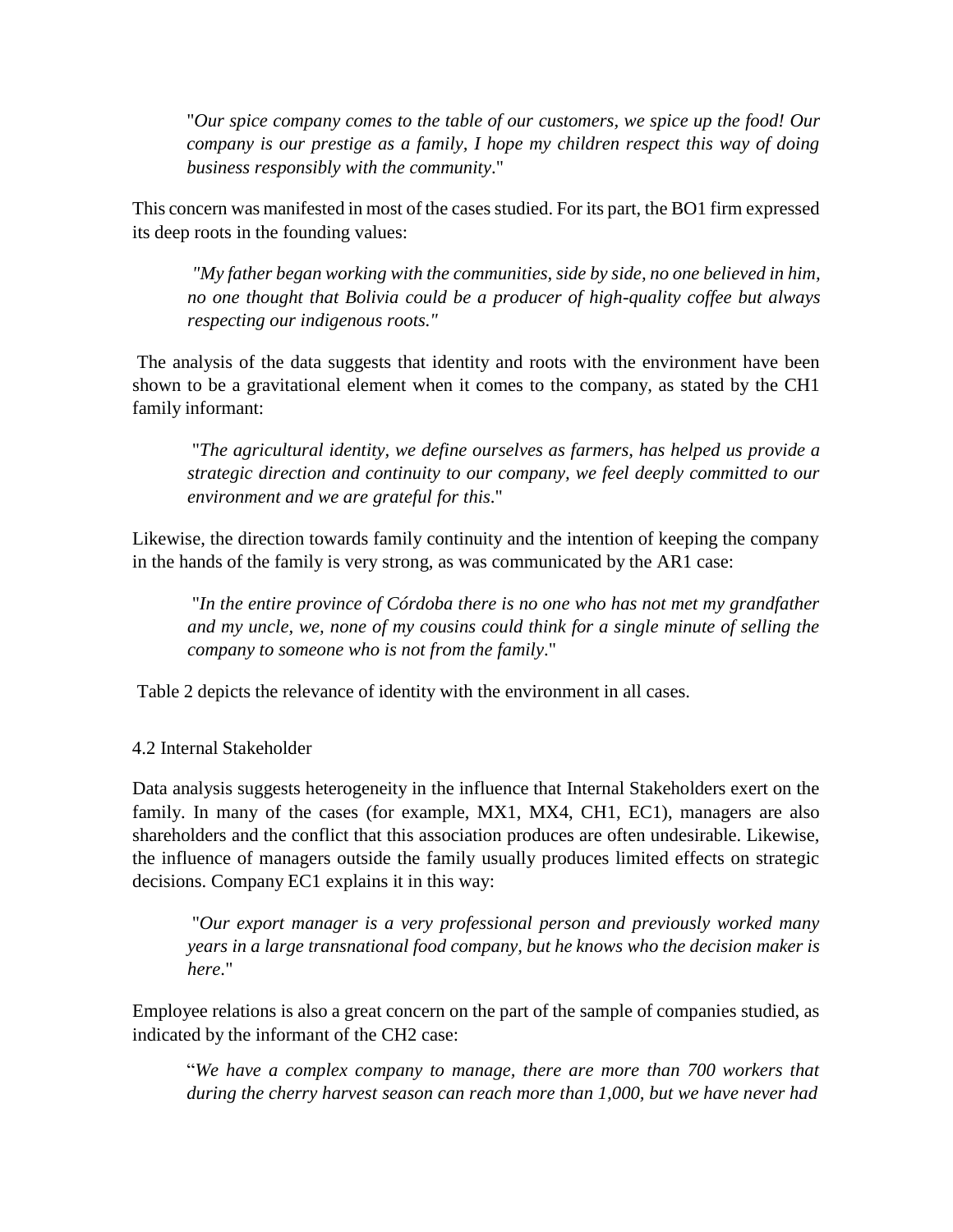*a worker strike or conflicts with union leaders, we know that we have to take care of our workers and we strive for it*".

Table 2, or figure shows that the influence of stakeholders is relevant for family firms to consider green innovation.

One of the characteristic dimensions of family firms in our study is undoubtedly the consanguinity of the owners and how they exert a great influence on the decisions of the company. A case in point is indicated by the informant in the CH2 case:

"*My aunt has 10% of the shares of the company, the truth is that we never see much of her here because she spends time abroad and in Chile, but every time we are going to make an important decision, such as to expand in a related area, we ask for her opinion, for us her wisdom is very important to take into account*".

Other cases (for example, MX4, Mx6 and BO1) support this view suggesting that familial relationships also support the decision-making processes around green innovation. Table 2, Figure 1 (a) shows how this aspect relates to attitudes, informal processes, authority, and incentives directly influence business decisions.

#### 4.3 External Stakeholders

Analysis of the data shows that the main characteristic of the influence of external stakeholders is relational. This relational feature was evident at high levels and the higher the level of participation of the family or the founder within a family business, the greater the level of relationship with external stakeholders (Bingham, Dyer, Smith, & Adams, 2011; Meier , & Schier, 2020). In our sample, we found a wide variety of pressures from external stakeholders. For example, in concern with communities, company CH2 indicated that:

"*Our company exists long before this (town) city, we are the third generation in charge, but the field already existed for more than 100 years, despite this, the city has been growing around the processing plant and the countryside. We try to maintain a cordial relationship with the community, the people of the community are important and we are important to the community*".

Another area is the relationship of the company with regulators and with the government. Some studies show that politically connected family companies have a significantly lower quality of earnings compared to unconnected companies (Hashmi, Brahmana, & Lau 2018; Ghaleb, Kamardin, & Tabash, 2020), but whatever the result, in the agricultural sector we could observe that there are very strong regulations as in the case of Chile, or very weak as in Bolivia. However, the case of company BO1 indicates that:

"*In Bolivia it has become common to pay bribes to obtain permits and patents to government officials. In our case, exporting coffee to Europe and Asia has been a*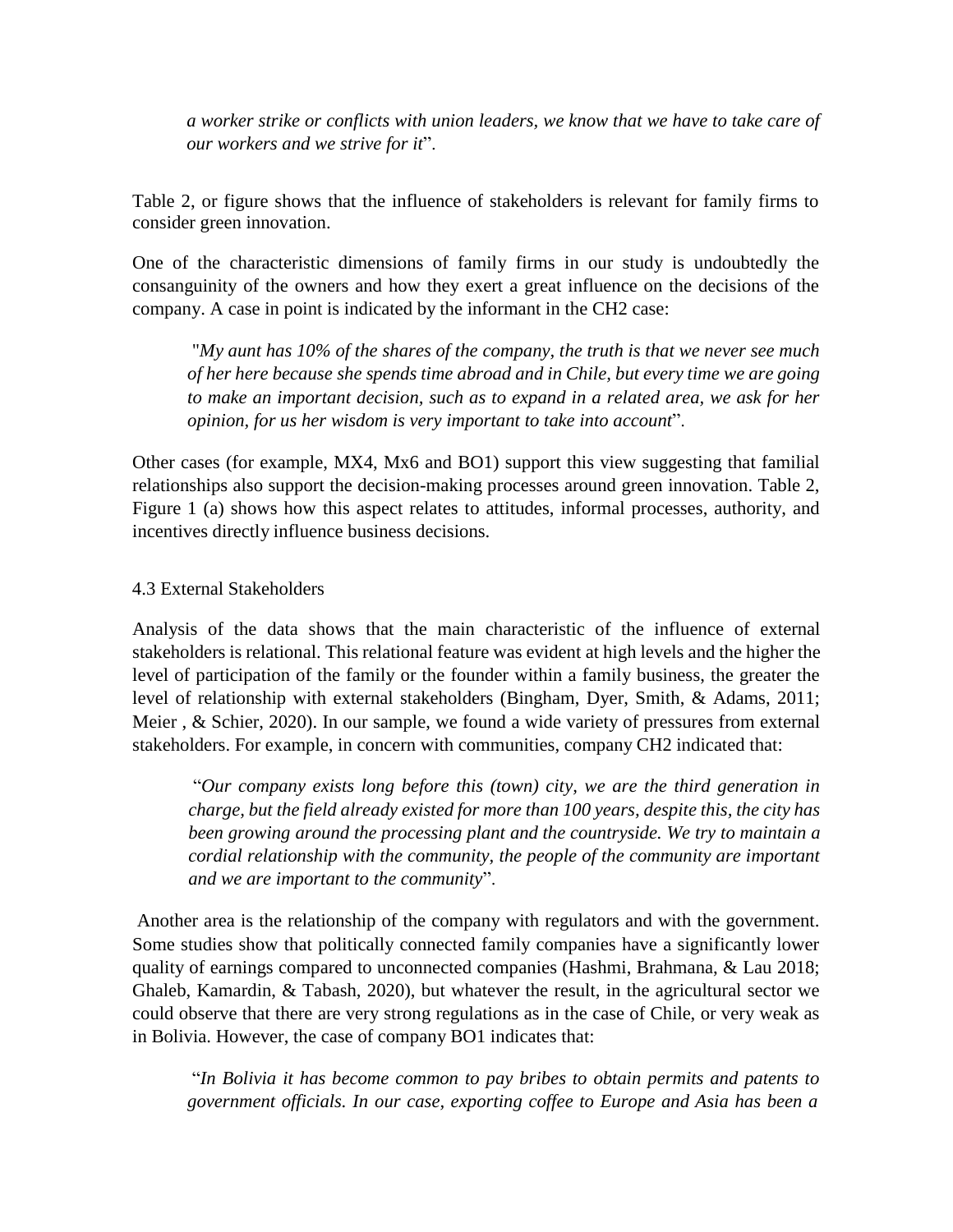*challenge, as we also have the stigma of being a drug-producing country, but we resist this type of practices and bribes*"

On the other hand, many companies are very clear that certifications are the best way to give credibility to consumers, as in the cases of EC1 and CH2:

"*We have certifications from the United States Department of Agriculture (USDA), the Community Regulation for Organic Production of the European Union and the Kosher certification, but we believe in Shared Value, which is understanding that the growth of society is an obligation of each one of us, and that success, thanks to the effort and demand that we apply in each process, is not enough to meet our goals*"

In the other case, the company indicated that:

"*Food safety and quality assurance at the core of our activity, we began to build our Quality system in the early 1990s and made Quality part of our company culture. We did it through training, practice, and adherence to guidelines that ensure food safety. Now our food safety is certified by BRC Grade A, Kosher, Halal and BCS*".

Table 2, Figure 1 shows that the relationship with the community can become weak in some cases, but strong with customer orientation and concerns.

Business opportunities have also gone hand in hand with changes in environmental practices, as stated by company CH2:

"*We are one of the world's largest producers of organic cherry, and we want to grow despite the production costs and risks of losing the harvest that are extremely high, because the returns still do not have the same profit ratio, but we believe that this is the way, to leave out the pesticides and herbicides and to make better use of the water.*"

## Along the same lines, this company also stated that

"*We had no need to do so, but more than 15 years ago we founded and operated a kindergarten for our workers at no cost to her, but we go further, we work with local schools to help provide a comprehensive education to our community. We offer school-to-work programs to help introduce student leaders and workers to careers in the food industry. We are very proud to say that it has worked, today many of these alumni are part of our management structure and some will be our managers of tomorrow*."

Table 2, Figure 1 shows that the cases CH1 and CH2 show a strong influence from their communities and local economy, such as the case CH2 regarding relations with the government and regulations.

4.4 Business practices in Green Innovation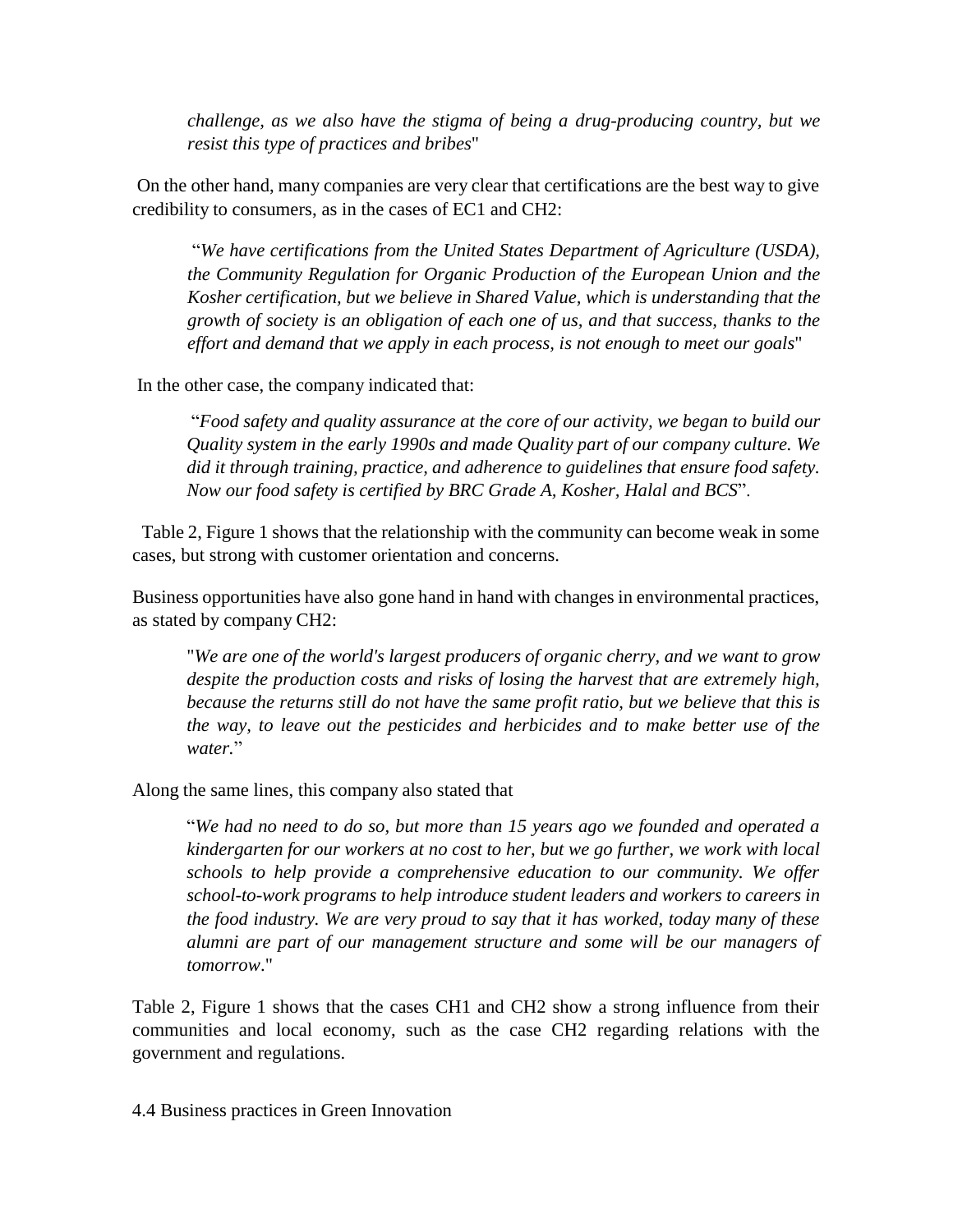Regarding the four generic types of competitive strategies related to green innovation (i.e. eco-efficiency, eco-branding, CSR initiatives and beyond compliance), the data analysis allowed us to identify heterogeneity in the companies studied. Based on the findings of the interviews and the secondary data, we were able to find two types of categories, the fully implemented when the company formally had a program associated with one of the four strategies or the partially implemented when we only saw initial findings or N / A when none were found.

One firm that stood out for its eco-branding strategy was EC1, which stated:

"*We partner with producers throughout Ecuador, who are trained so that their crops adapt to the requirements of our Company. We share knowledge about organic planting, good water treatment, preparation of bioles<sup>1</sup> , productivity training and basic administration, among other processes that will allow the stability and safety of suppliers*"

## Likewise, this same company indicated that

"*We have 300 hectares of forests of which we are its protectors, the final objective is to not affect the natural concentration of greenhouse gases such as CO2 that exists in the atmosphere*", "*the Good Manufacturing Practices certification is a certificationthat guarantees that the food we produce is safe for human consumption, we as a family are the first to test and consume our products, thisis a guarantee of compliancewith all the requirements for the eradication of contamination risks during food manufacturing*".

# Company CHI2 indicated:

"*We implemented an Environmental Management System, then in the packaging production process we implemented Lean Kanban, we have managed not only to reduce our emissions and bad odours, but we have greatly lowered the costs of the process*."

Table 2 shows that other cases supported the use of eco-efficiency and its relationship with pursuing green innovation in other cases, for example: MX2, AR1.

At the same time, we found the use of CSR initiatives strategies that referred to economic and/or ethical and/or philanthropic initiatives of the company and that benefit the community and stakeholders in general (Le Breton-Miller, & Miller, 2016). One of these cases is EC1, which stated that:

"*We are the official sponsor of a Language Centre, which is a non-profit institution for the care of people with hearing disabilities. We have also developed inclusive*

<sup>&</sup>lt;sup>1</sup> An organic fertilizer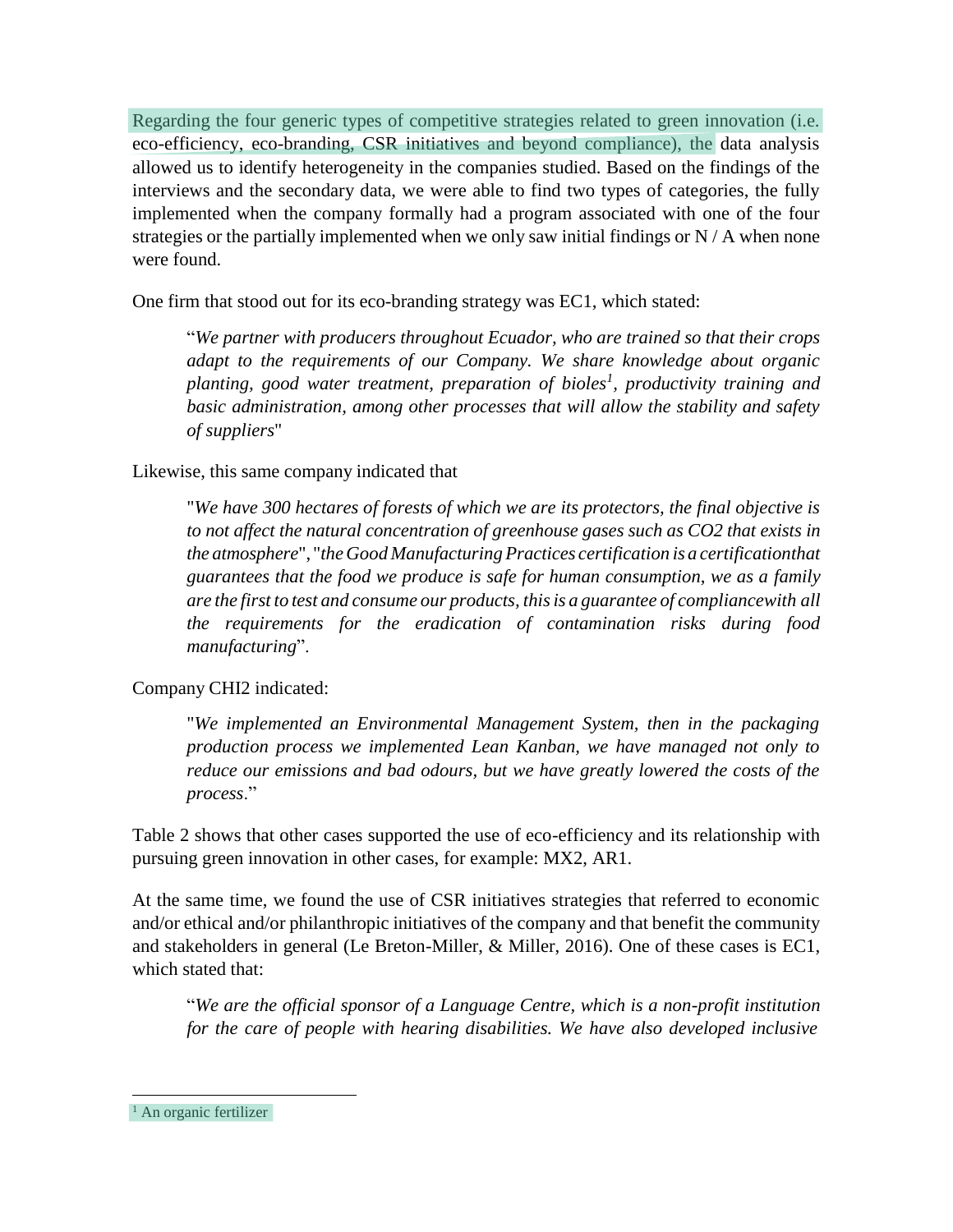*entrepreneurship and community development that allow us to contribute to the stability and growth of our suppliers*"

Case CH2 indicated that:

"*In 2004 we signed the United Nations Global Compact for Human Rights and Social Responsibility. We believe that being an active steward of our environment is an important part of what a socially responsible company should do. As a result, we join with other environmentally conscious companies to work on these problems and be part of the solution*. "

Figure 2, table 2 shows other cases, such as MX2 and MX4

Latin America has a very heterogeneous regulation and depending on the industry and the process, many companies prefer to pay fines and run the risks if they exceed, for example, some environmental regulations, such as the case of banana plantations of the United Fruit Company in Ecuador (Jones, 2018). In our sample we find several cases of companies that operate with a higher level of responsibility and are available for a strategy of the beyond compliance type. That is, business decisions that seek not only to increase the efficiency of their organizational processes, but also want customers and the general public to recognize their efforts and are willing to spend money on certifications, adhere to environmental management codes, and invest in unprofitable environmental improvements (Orsato, 2006; Bos-Brouwers, 2010), as in the examples of AR1, which stated:

"*There is a very strong regulation for soybean producers in terms of fining companies that cultivate recently deforested lands, we not only comply with these regulations, we were the first in the Córdoba region to introduce crop rotation, reduced tillage, management of water and nutrients, and the technology of precision agriculture, for us it is a priority to go beyond the fulfilment of the regulations*".

4.5 Influence of stakeholders on family involvement

Based on our findings, the model in Figure 2 illustrates the importance of stakeholders in understanding and influencing family structure, which in turn drive business practices that affect green innovation decisions.

# **Figure 2: Influence of stakeholders on family involvement (insert here)**

The influence of Customers and Communities is more relevant than that of Distributors/ Suppliers and Government/Regulation. Much of the green innovation practices such as Eco-Branding, specifically the cultivation of organic products, has a strong influence from the consumers themselves.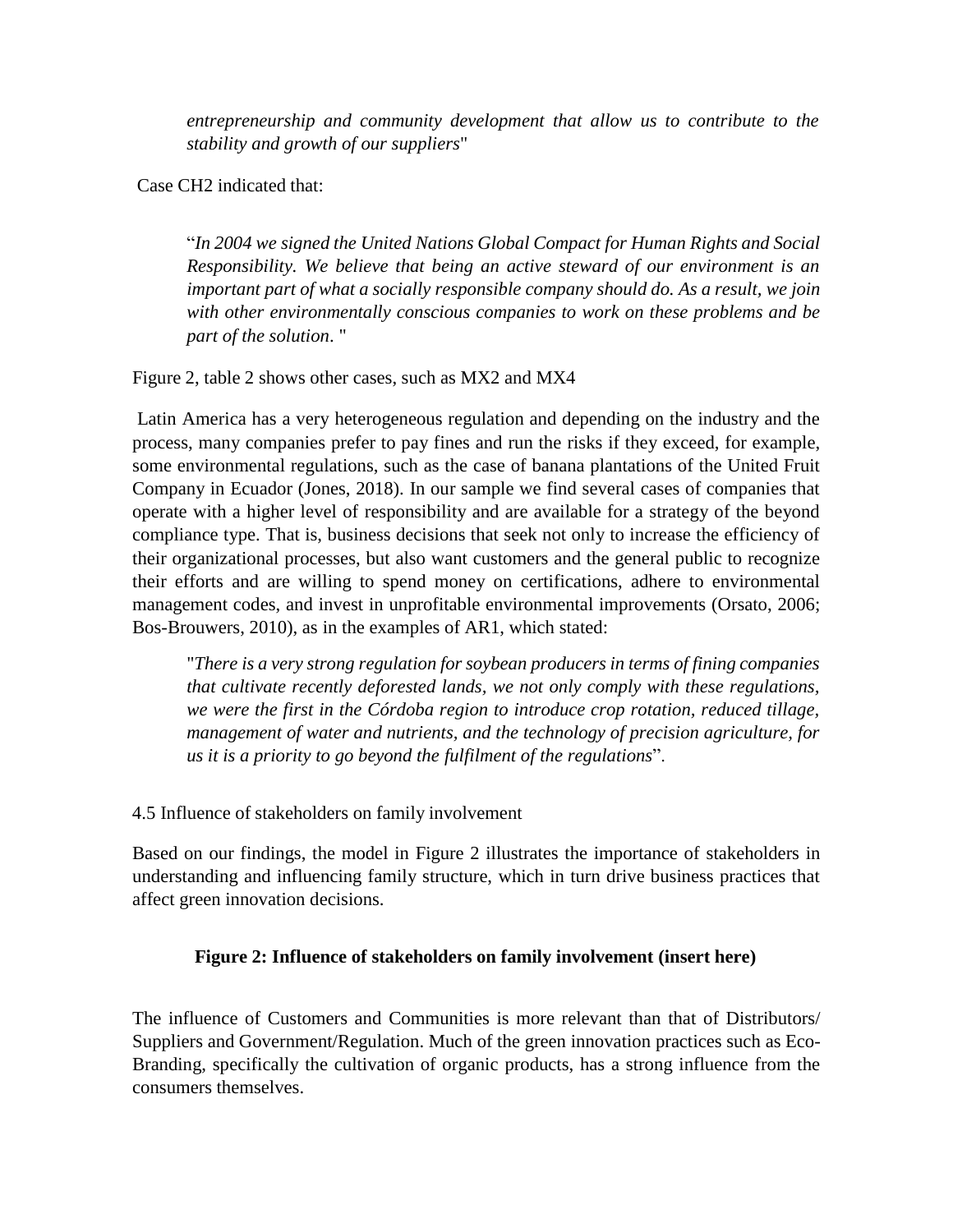This was stated by the informant in the MX5 case:

"*The main reason why it became organic was because they forced us, that is, consumers, began to ask for organic, that is, organic product and for that reason, that is, because the client asked for it and we have to go forward with that because if not then you stay behind*"

A similar situation is seen in cases EC1 and CH2 respectively:

"*Our motto is the creation of value, all the actions and decisions taken generate value, both internally and externally of the company*" EC1.

"*We owe it to our customers, they are all large companies that then process our material and add value to the products*" CH2.

The influence of internal stakeholders is also reflected in the statements of one of our MX1 informants:

*"In the shelters we have a department of social workers, for example, these calls are opened for all the people who did not finish their primary school. In a training room, they come and take their classes to finish primary school and after primary school, those who want to continue to secondary school and high school and it's fine, they continue"*

as well as in the case of the MX3 company:

*"We want them to come to work but that when they go to their places of origin they go back with something else, we have agreements with the government so that teachers can go to teach Spanish classes, reading classes, we had movie afternoons, computer classes".*

When developing a labor-intensive business, you must also work with local communities, informant BO1 tells us:

"*The change of crops has not been an easy process and we have had resistance with the local communities, but we have taught them that Bolivia has a mountain climate and geography that isideal for introducing crops that generate greater added value*."

Other cases emphasise this notion as suggested in Table 2: EC1, AR1.

Reputation appears as a relevant element that triggers the importance of what the stakeholders of the company and the family think, Company AR1 indicated that: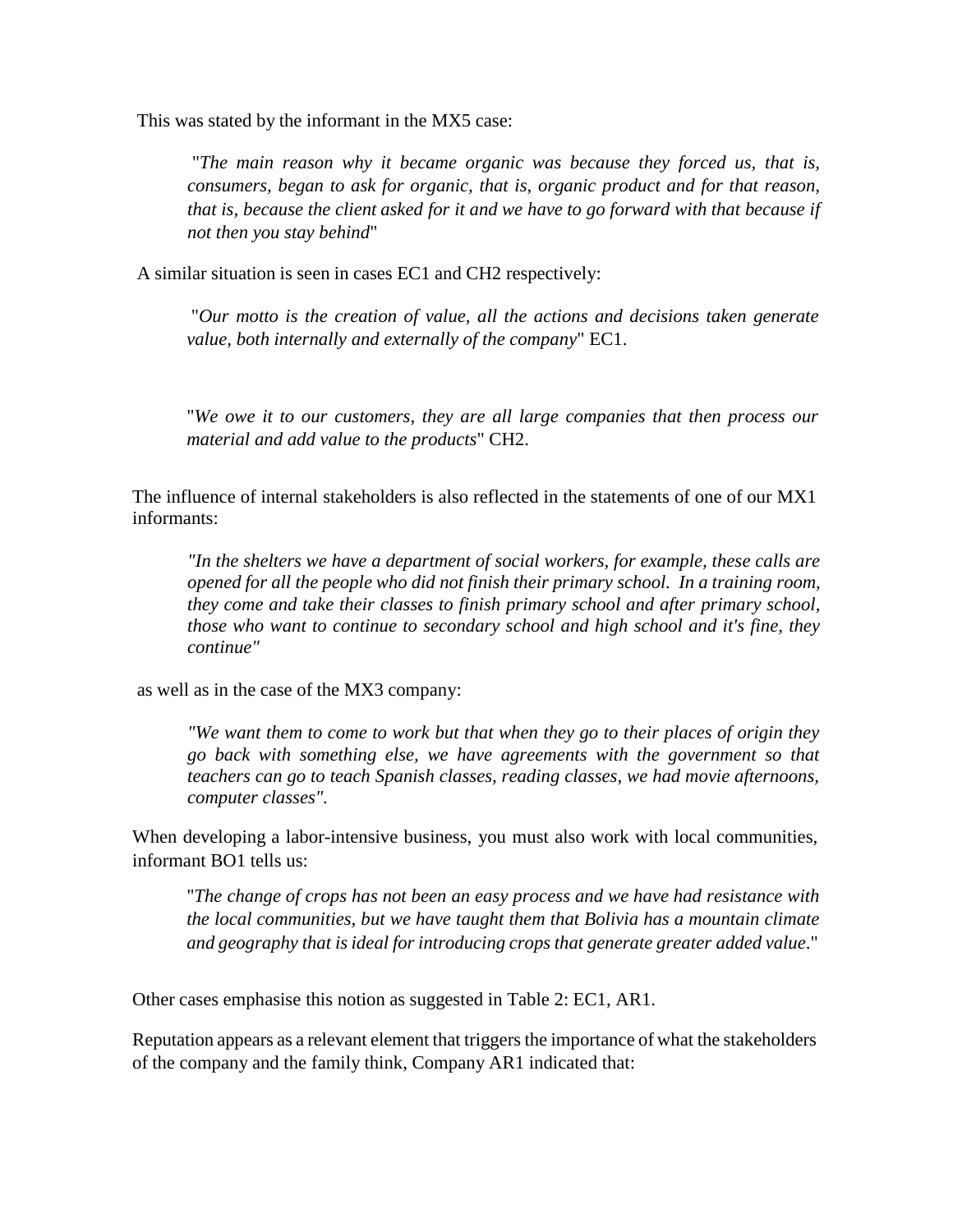"*Due to the Internet, the reputation of the company is more important now than at any other time in history, if we commit environmental damage we cannot hide, if we have a problem in Argentina, it will be known in China, and if we want to go there, we will have a problem*. "

The relationship with Distributors, Suppliers, Government and Regulation was a little less important in the sample in terms of the influence of stakeholders in family involvement, but even so, we can highlight the following quotes in the relationship with local governments, this is how case MX1 stated it:

"*We have a foundation and through it we have been reforesting where the most important watersheds are for us, we have made tree donations, we have a small tree nursery, we have donated several to the government of Michoacán and that is in the environmental issue, We try to behave well on the environmental issue because I feel that because it is an agricultural company, it attracts a lot of attention*"

Such as going beyond regulation, in the MX6 case:

"*The mentality before is that they are grateful because they have a job. That was it. Yes, there are many things that we are thinking of doing, but in the end it is still a fairly basic handling. Yes, the benefits are higher than those of the law, but even so*."

Based on the model in Figure 2 illustrates the importance of Customers and Communities in understanding and influencing family structure, which in turn drive business practices that affect green innovation decisions.

4.6 Relationship between family influence and green innovation

We find that structure, operation and family dynamics have differential impacts on green innovation business practices. In particular, we see a strong influence of values, the longterm vision of the family and the weighting of non-financial objectives generate a trigger that helps to understand the decisions of the implementation of green innovations in family agrifood companies.

The dimensions of family values can be reflected in various types of decisions. We highlight the case of MX3:

"*It is like a double edge, we love the whole issue of social responsibility, we love the whole issue of the environment also to take care of it and everything, but it is also more profitable*."

The fact that family members exercise influencing roles in different business decisions can be seen in this statement from CH2: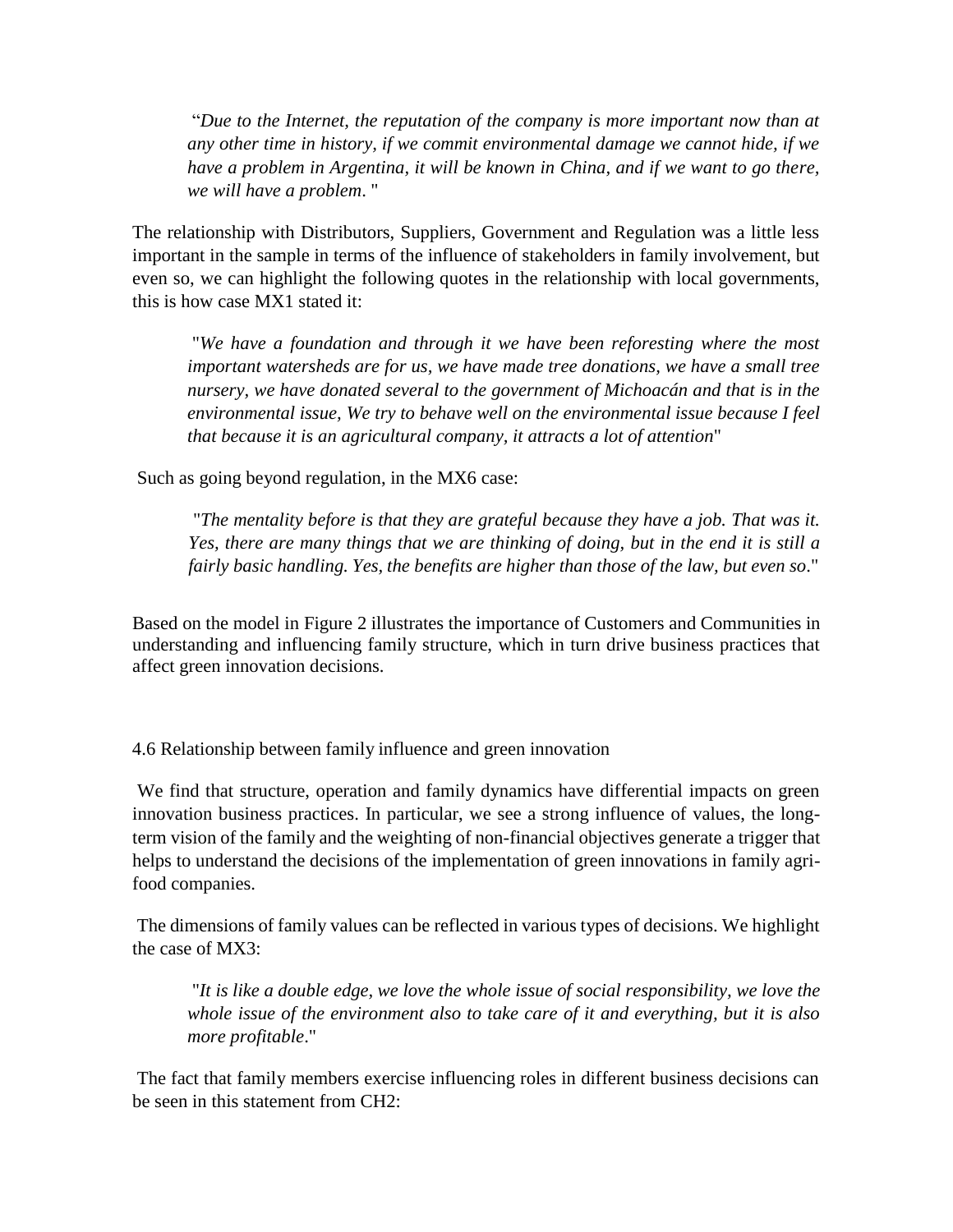"*We have seen too often in the past that our environmental manager does not think enough like an entrepreneur and that because of the Environmental Management System (EMS) has not been integrated into the operations of the company, there is no part of the business that EMS should not touch*".

Family values can even skew a financial economic decision like the case of MX3:

"*One hundred percent of the almost four thousand people that we are within the company are one hundred percent insured, in an industry where that is not the usual thing, which is not the common thing to give them insurance or an INFONAVIT<sup>2</sup> [...] our fees are very high because my dad, my family, have always put values at the forefront of everything*"

Several generations working together generate a family commitment. The case of MX3 reflects this commitment:

"*We give them hot water, we have clean marble bathrooms, hot water, we put in washing machines, we had a chef to feed them all [...] [thanks to \*] my mother. I have a little brother with special abilities and that made us very sensitive to dealing with people, as well as the fact that we are all the same, that we therefore need to bet on people*".

Succession problems are reflected and resolved from the family commitment as in this quote from AR1:

"*We are a consortium of cousins, if we see that any of our family who exercise managerial roles loses focus, we have several relatives happy to join the company, that is very clear to everyone, only the best come to work at the company, to make it big, to honour our grandparents*".

The continuity of the agricultural family business is strongly reflected in the dimension of the family identity. Large family businesses are more explicit about having an intra-family successor, as well as a concern for an agricultural education of the current manager or the successor. A case of identity is reflected in this MX6 quote:

"*My grandfather, more than how to see [the field] as a company, he saw it as an extension, more than a company, as an entity as such, as an extension of himself. Of himself. So, he was the field*."

The company must be profitable and the family also influences certain behaviours towards the company; this is what is called family intentions. For example, in the MX6 case, the balance of deciding whether to maintain the local business or to internationalize is an economic decision:

<sup>&</sup>lt;sup>2</sup> A government-backed housing credit plan, financed partly by the employer.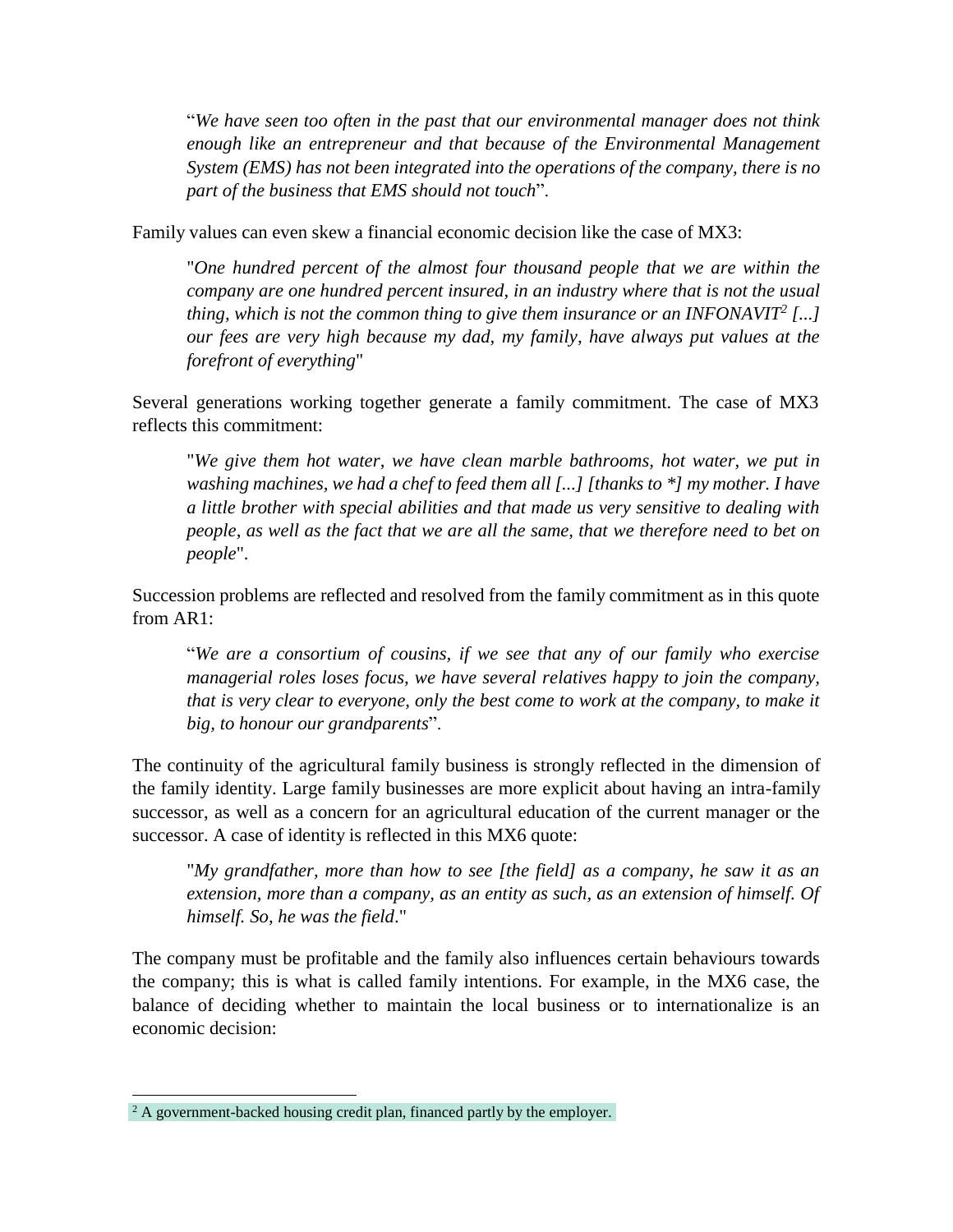"*It is a market issue. It is not an issue of oh how cool and we are going to take care of the environment and we are going to maintain the earth, No. It is a matter of wool (money). Right? So, everything organic. What we have seen at the end of the day is, almost all of our product is for export*"

Based on our findings, the Table 2 illustrates the outcomes of green innovation where 23 categories of business practices of the 44 in total are fully implemented

## **5. Discussion and Conclusions**

Our findings suggest that we can theorise on how stakeholders affect family involvement in green innovation business practices (Figure 2).

5.1 Internal Stakeholder – Family involvement relationship

Our findings help to give an understanding of the influence of employees but mostly shareholders and managers in the eight cases studied, since these business positions also exercise dual roles within the family (patriarch, son/daughter, wife, cousin). Case AR1 is a sample of this:

"*I like working with my cousin, we also see each other on Sundays at the grandparents' house, when we return to the office on Monday, we have already decided matters and we do not need a business meeting*."

This relationship generates long-term business initiatives, especially those related to CSR initiatives, as in the case of EC1:

"*Our family from the first generations is committed to the Centre of (…) and to the care of people with hearing disabilities, it is an expense, it is a long-term investment, helping with individual and group therapies children and adults who present language and learning problems*".

The Beyond Compliance dimension is also represented in the BO1 case:

"*In Bolivia, 40% of the population belongs to an indigenous group or nation, we are aware of them and despite the fact that the legislation does not oblige us, we pay 25% more in average income to workers of some ethnic group*."

In particular, our findings suggest that family involvement is reflected through two dimensions: Family identity and family values, which in turn exert an influence on Family commitment and family intentions (Figure 2). This is a novel finding in the family business literature (Basco, 2017; Carlock & Ward 2001) that thus far had shown no correlation between these dimensions.

5.2 External Stakeholder - Family involvement relationship: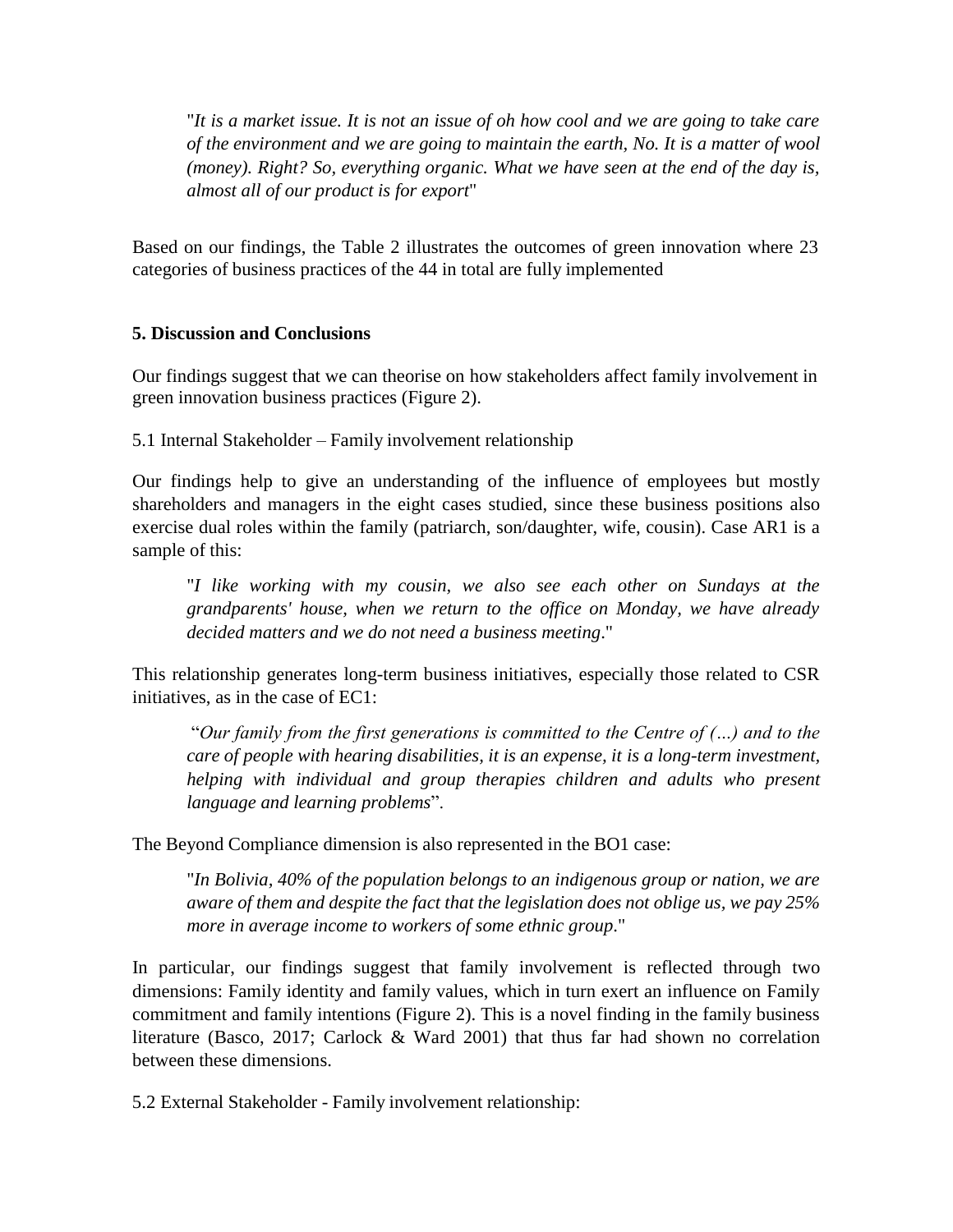This relationship plays a key role in family involvement, the proximity that the family has with the customers, and the communities, as shown in Case CH1:

"*We started producing macadamia because our own customers started asking for it, before we had some small-scale nut production, but we brought this exotic fruit from Australia on a family vacation trip*."

Industry / market demands are reflected in how the family can make its production processes more flexible in order to improve the profitability of the company, as is the case with CH2:

"*Organic cherries are not new to the market, but we saw a demand, especially in the Asian market, red is the lucky colour in China and during the holidays, such as the Chinese New Year, we sell 80% of our production*"

Regarding the relationship with distributors and suppliers is that it tends to blur in the supply chain as many agricultural companies in the sample are vertically integrated. The Government & Regulation relationship is opportunistic for the family business and depending on the political situation, they will be closer or further away from this relationship, as in the BO1 case:

"*Now with the new government of Luis Arce, which is the continuity of Evo (Morales), we have a bad prognosis for our business, however Carlos Mesa in 2003 gave an entrepreneurial boost to the country, but here we are*"

Previous research shows that the degree of commitment to the family business is negatively correlated with the number of family members on the board of directors (Vilaseca, 2002). However, other companies that have professionalized their management show high degrees of development. In our case, company CH2 indicates that:

"*It has been difficult for us to hire managers from outside the family, but we do not have the skills to do everything efficiently, but we do care to transmit ourfamily values to our entire top management team, whether family or non-family*."

The External Stakeholder – Family involvement relationship is influencing the family's intentions to give more/less momentum to the company or to decide whether to leave the country. The practices reflected in this relationship are related to the efficiency of the process or of marketing and thus take advantage of a strategic positioning through green innovation.

On the other hand, our study also contributes to research that seeks to contextualize the different dimensions of family influence (Howorth & Robinson, 2020). In particular, our work focuses beyond the values that drive or limit family continuity and succession in developing regions such as Latin America, with the aim of overcoming the Anglo-Saxon approach to research.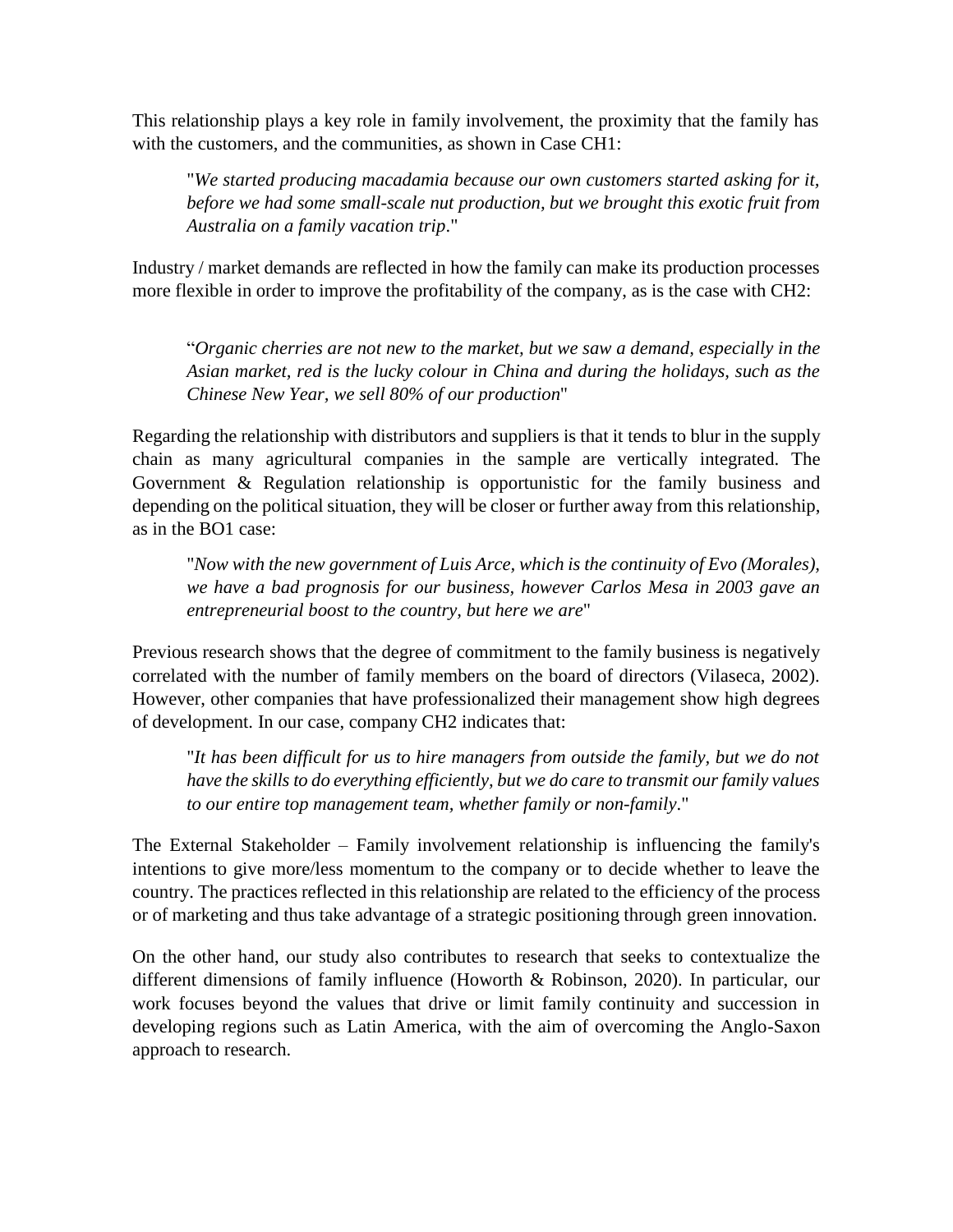Taken together findings provide novel information about how the dimensions of Family involvement shape the ability of family companies to implement practices that in many cases are reserved for companies with large financial resources or transnational companies with diluted ownership through public shares (e.g Chevron Case in Ecuador, Crasson, 2017).

We conclude that stakeholder pressures have a positive influence on family engagement to implement socially responsible practices, particularly the influence of internal stakeholders (shareholders, future generation) that result in long-term business practices as CSR initiatives. Family businesses from Agri-food Industry seems to be going one step further, firms that need traditional regulations will be going out of business. Regarding the influence of external stakeholders, market forces have a positive influence on family engagement to implement green innovation, it has to do with the opportunity to win / win to reduce costs by improving the efficiency of the use of resources, but with a more opportunistic and shortterm vision.

## 5.2 Theoretical & Practical Contributions

Our main theoretical contribution refers to the examination of the functions of the family and specifically the role played by its identity, values, commitment, and family intentions as contextual characteristics for green innovation. Previous literature has highlighted that green innovation decisions can be affected by specific attributes of the family, with sometimesconflicting objectives, that of economic efficiency and that of family social interests (Astrachan & Jaskiewicz, 2008). We contribute to this line of research by integrating the impact of stakeholders and we demonstrate that these elements influence interpretation through business practices.

More specifically, to the scarce research on families that own agricultural businesses, the effects of the family on business orientation are added as determinants of green innovation (Vrontis et al., 2019; Discua Cruz et al., 2020). We demonstrate that the reflected Internal or External Stakeholder contextual characteristics affect family structure, family functioning and mentality, and can lead to a varied impact on some dimensions of the family and business practices on Green Innovation. In particular, we unpack how family values and family identity lead to varied long-term effects of business strategy and the impact this can have on green innovation outcomes.

Furthermore, we contribute to the emerging literature on the role that stakeholders play in family businesses, given that they are more receptive to social demands and, in particular, more willing to place environmental objectives at the centre of their social agenda. Therefore, we particularly extend the work of Dangelico et al., (2019) which also indicates that family businesses are more sensitive to the demands of their stakeholders due to the long-term planning of family businesses.

Our findings contextualize research in settings not prevalent in mainstream literature and to explore salient dimensions of familiarity and business orientation in relation to green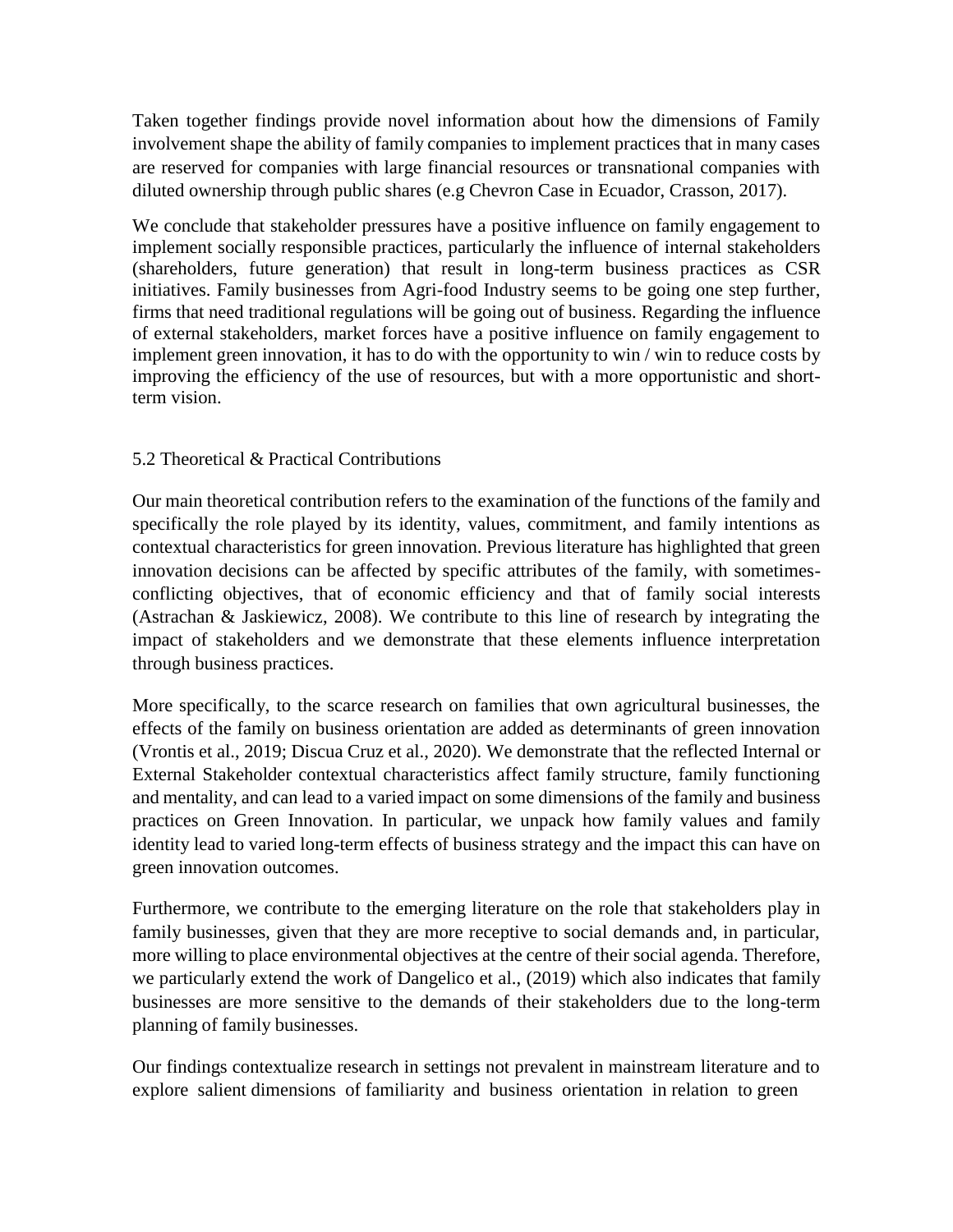innovation. In doing so, we bring to light important family and business characteristics that drive or inhibit strategic business decisions in a context like Latin America as family businesses progress from generation to generation (Müller & Sandoval, 2021).

Several important practical implications also derive from our study. , Our findings demonstrate that family businesses can introduce green innovation practices in different processes in the agri-food industry in Latin America. Our study revealed that Latin American family firms in the agri-food industry are pressured. That pressure can come from throughout the commercial environment, internally or externally; from industry stakeholders or customers, or from family and other sections of the business. Nevertheless, such pressure has to be managed, and by understanding the relevance of green innovation practices firms may shape the day-to-day activities of a business. Successful business practices related to green innovation may relate to the use of resources to deal with diverse pressures and carry out the tasks which need to be done. Thus, business owners, managers and practitioners of family businesses should consider codifying and transferring best green innovation practices, so that others within their locality benefit. Combating global warming and the climate change crisis is everyone's job. Potential investors and unfamiliar shareholders should also pay attention to company ownership when assessing business prospects and risks related to environmental and green challenges. For family business owners, the practical implications are knowing how to properly communicate their practices in the segments and markets where they operate. The green innovation approach would push family businesses in the agri-food sector in Latin America to become more entrepreneurial, change the way they do things, and promote further the value of stewarding our environment (Discua Cruz et al., 2020). All these requires innovation processes that go hand-in-hand with the involvement of generations to come (Holt & Daspit, 2015).

Furthermore, our findings have strong implications for policymakers as an appropriate basis for policy actions that encourage the adoption of green practices in Latin America. Policy makers need to introduce better frameworks for family firms in this industry in Latin America. Sustainability and green practices are the focus of increasing attention in the design of public policies for organizations in overall, and firms with concentrated ownership, which given its ubiquity (Sharma & Sharma, 2021). In this sense, our results are particularly useful, since they provide novel empirical evidence on the level and diffusion of green practices in family businesses in the agricultural sector in developing countries, Policy makers need to introduce policies that enable family to improve their existing opportunities as well as looking after the environment. Green innovations may allow family firms in developing countries to adapt to aspects related to climate change and benefit from new innovation processes over generations. in the same line as that proposed by Dobson et al., (2018), regarding the development of transformational entrepreneurship development, focused on the family business and the agri-food industry. Understanding family characteristics and how family structure drives a company's ability to go beyond regulations will help to understand which business practices to implement most effectively in a family firm. For example, to support smaller owner families to obtain certifications that accredit their processes with a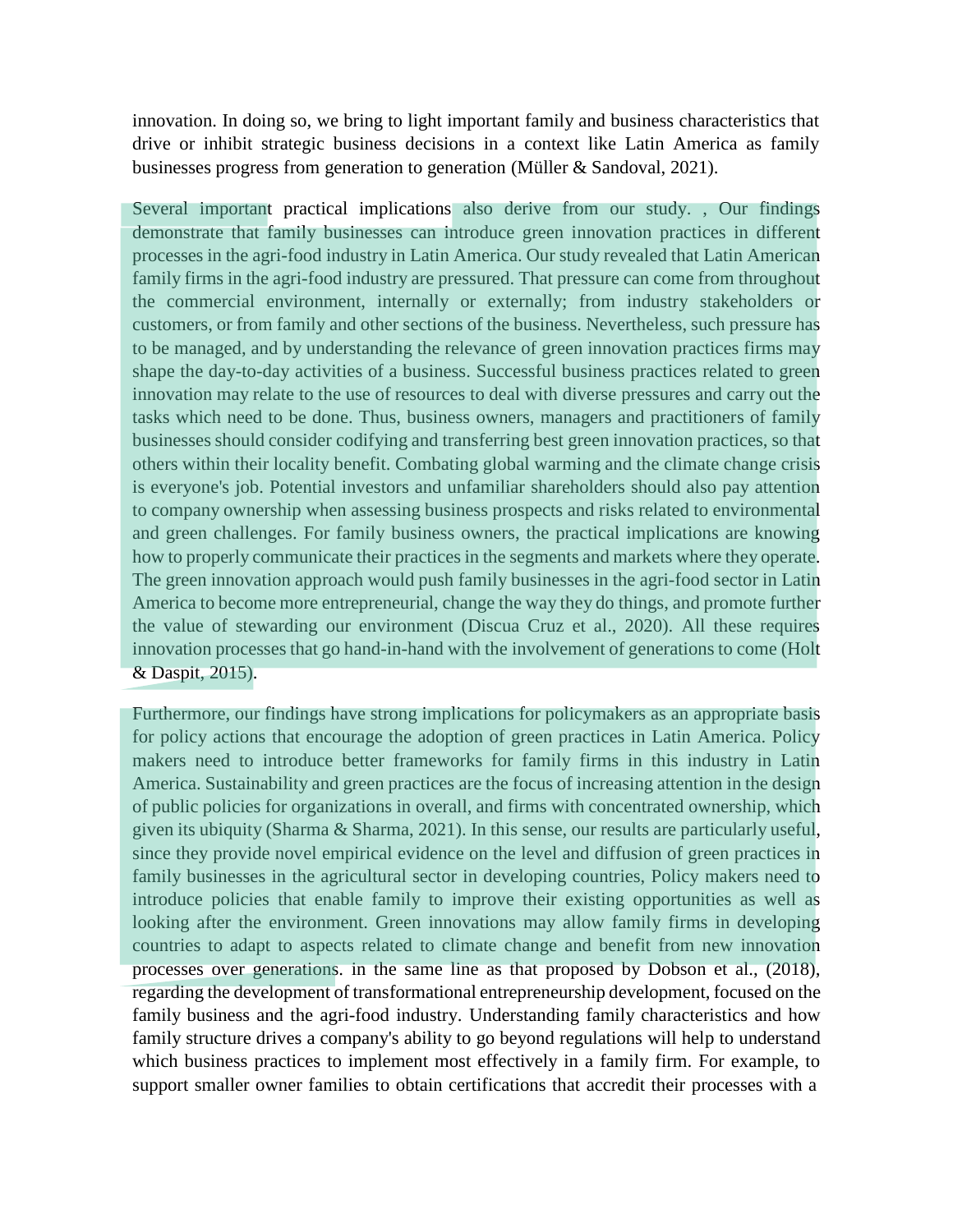double gain, the company improves its competitive position, and the stakeholders benefit from these measures.

Finally, we offer a model that explains the influence of stakeholders and family involvement in figure 2. As we have said so far, outcomes have only been observed in some studies (for example, the drivers of proactive environmental strategy in family firms in Sharma & Sharma, 2011) or comparison of family and nonfamily small firms in their approach to green innovation (Dangelico, 2019). We explain these outcomes (eco-branding, eco-efficiency, CSR initiatives and beyond compliance), based on the pressures exerted by stakeholders on the elements and dimensions of family involvement. The gravitating elements of the model are identity and values. The present work posed the assumption that both stakeholder pressures have a positive influence on family involvement to implement green innovation practices and socially responsible practices. Our Figure 2 indicates that there is a temporality in this type of pressure. The outcomes related to CSR initiatives and Beyond Compliance are long-term and relevant to the generation in charge of the family business. The outcomes related to operational efficiency and branding have short-term effects as the influence of the family moderates these business decisions, as the market "dictates" the rules. We also contribute to the discussion related to international trade, in which the small and mediumsized enterprises of the agri-food sector are inserted, and the positive linkage with the number of executive managers and owners (Sadeghi & Biancone, 2018).

The study provides a first look at the development of a stakeholder management model that can be replicated in other similar industrial sectors and in companies that are family-owned and operated. The model would help design business strategies that balance short-term financial goals with long-term CSR and environmental goals, which is the scenario where most family businesses want to be in the future. We recommend using stakeholder theory as the dynamic model.

# **6. Limitations and Future Research**

Although we focus on the differences in how stakeholders influence different family dimensions in the execution of strategic decisions of the company, our study is limited to how these stakeholders, especially external ones, develop in Latin America. It is not our objective to assess the impact of all stakeholder dimensions in other regions of the world. Furthermore, because our study is based on qualitative research methods, there is a limit to the external validity of our findings (De Massis, & Kotlar, 2014). We cannot statistically generalize our findings to the population of companies even in other countries in the region. Future studies may include companies from several Latin American countries (Müller et al., 2018; Ardito et al., 2019).

In addition, future studies could cover how to incorporate other dimensions of stakeholders and how they affect green innovation, in a context where family companies have an external TMT or a more developed corporate governance than in our sample (Donner & de Vries, 2021). In the same way, we encourage future research that examines the extent to which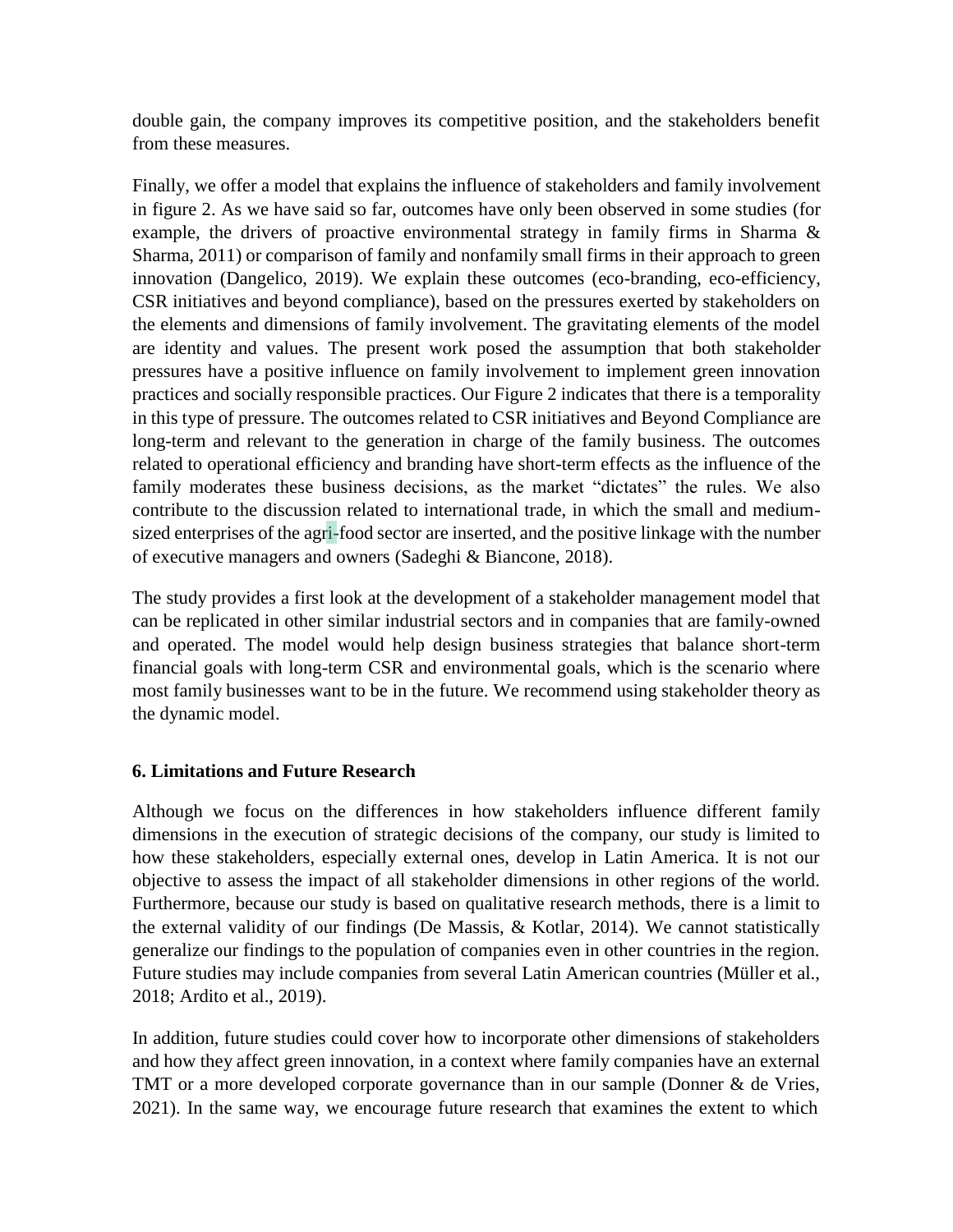families have been doing a series of similar practices for a long time, for generations and these actions are an aggregate of what they already do, for example, through the creation of new companies and innovation in general. Future research may use the presented model to further scrutinize the influence of family involvement and diverse stakeholders and reveal further aspects of green innovation in the agri-food industry. As the literature on family businesses suggests, family-controlled businesses represent a dominant segment of the global economy (Howorth & Robinson, 2020) we believe that the growing complexity and magnitude of environmental problems can motivate family businesses in the agri-food sector to consider and adopt green innovation practices.

#### **References**

- Aiello, F., Cardamone, P., Mannarino, L., & Pupo, V. (2021). Green patenting and corporate social responsibility: Does family involvement in business matter?. Corporate Social Responsibility and Environmental Management.
- Aparicio, G., Basco, R., Iturralde, T., & Maseda, A. (2017). An exploratory study of firm goals in the context of family firms: An institutional logics perspective. Journal of Family Business Strategy, 8(3), 157–169. https://doi.org/10.1016/j.jfbs.2017.08.002
- Ardito, L., Messeni Petruzzelli, A., Pascucci, F., & Peruffo, E. (2019). Inter‐ firm R&D collaborations and green innovation value: The role of family firms' involvement and the moderating effects of proximity dimensions. Business Strategy and the Environment, 28(1), 185-197.
- Atkin, T., Gilinsky, A., & Newton, S. K. (2012). Environmental strategy: does it lead to competitive advantage in the US wine industry?. International Journal of Wine Business Research.
- Basco, R. (2017). Where do you want to take your family firm? A theoretical and empirical exploratory study of family business goals. BRQ Business Research Quarterly, 20(1), 28-44.
- Basco, R., Stough, R., & Suwala, L. (Eds.). (2021). Family Business and Regional Development (1st edition). Routledge.
- Basias, N., & Pollalis, Y. (2018). Quantitative and qualitative research in business & technology: Justifying a suitable research methodology. Review of Integrative Business and Economics Research, 7, 91-105.
- Bingham, J. B., Dyer, W. G., Smith, I., & Adams, G. L. (2011). A stakeholder identity orientation approach to corporate social performance in family firms. Journal of business ethics, 99(4), 565- 585.
- Bos‐ Brouwers, H. E. J. (2010). Corporate sustainability and innovation in SMEs: evidence of themes and activities in practice. Business strategy and the environment, 19(7), 417-435.
- Bossle, M. B., De Barcellos, M. D., & Vieira, L. M. (2016). Why food companies go green? The determinant factors to adopt eco-innovations. British Food Journal, 118(6), 1317–1333. https://doi.org/10.1108/BFJ-10-2015-0388
- Bryant, A., & Charmaz, K. (Eds.). (2007). The Sage handbook of grounded theory. Sage.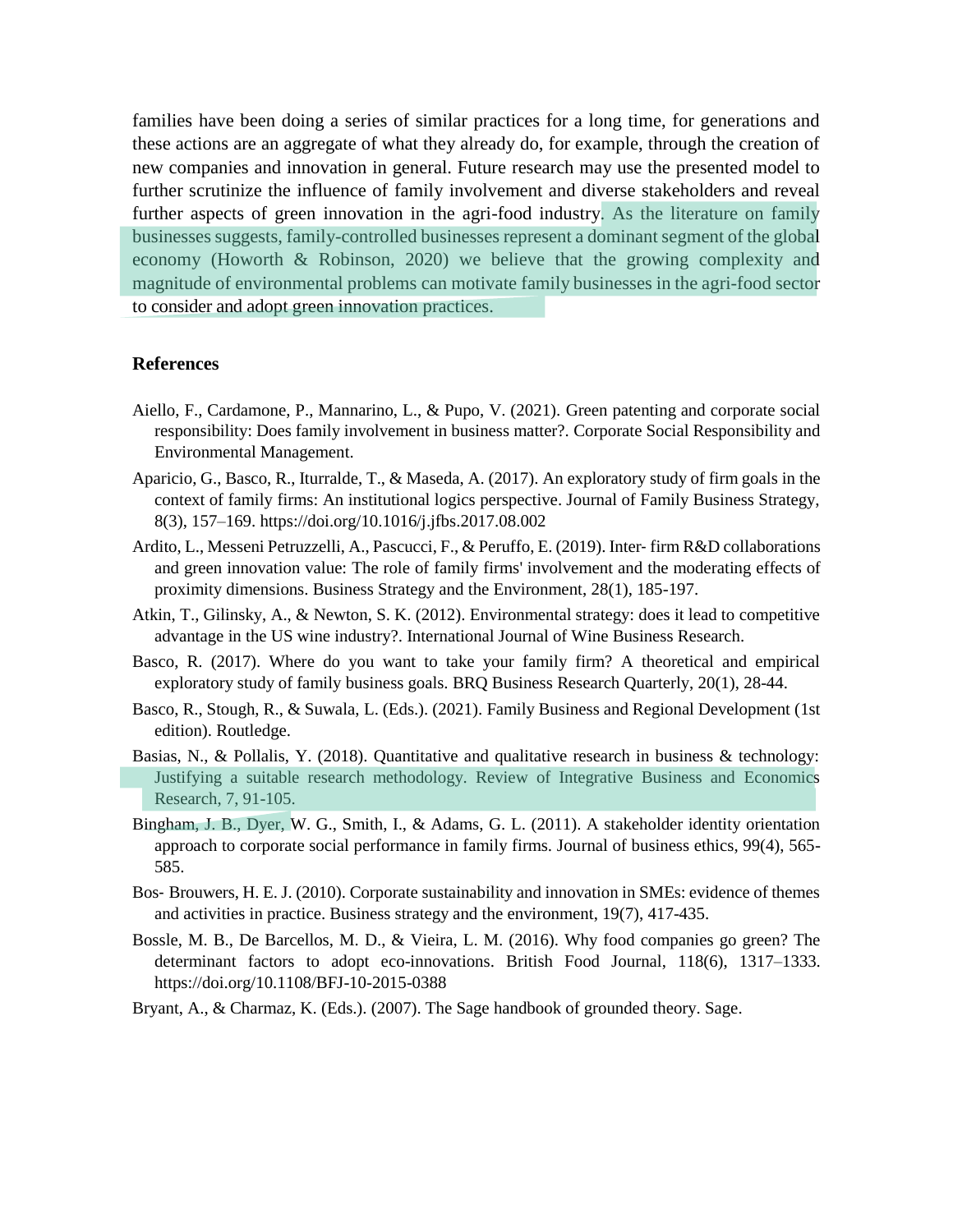- Cabrera-Suárez, M. K., de la Cruz Déniz-Déniz, M., & Martín-Santana, J. D. (2011). Familiness and market orientation: A stakeholder approach. Journal of Family Business Strategy, 2(1), 34–42. https://doi.org/10.1016/j.jfbs.2011.01.001
- Chrisman, J. J., Chua, J. H., & Sharma, P. (2005). Trends and Directions in the Development of a Strategic Management Theory of the Family Firm. Entrepreneurship Theory and Practice, 29(5), 555–576. https://doi.org/10.1111/j.1540-6520.2005.00098.xCampopiano, G., & De Massis, A. (2015). Corporate social responsibility reporting: A content analysis in family and non-family firms. Journal of Business Ethics, 129(3), 511-534.
- Carroll, A. B. (1991). The pyramid of corporate social responsibility: Toward the moral management of organizational stakeholders. Business horizons, 34(4), 3f9-48.
- Cloutier, C., & Ravasi, D. (2021). Using tables to enhance trustworthiness in qualitative research. Strategic Organization, 19(1), 113-133.
- Crasson, A. (2017). The case of Chevron in Ecuador: the need for an international crime against the environment. Amsterdam LF, 9, 29.
- Cruz, C., Larraza–Kintana, M., Garcés–Galdeano, L., & Berrone, P. (2014). Are family firms really more socially responsible? Entrepreneurship Theory and Practice, 38(6), 1295-1316.
- Danco, L. A., & Ward, J. L. (1990). Beyond success: The continuing contribution of the family foundation. Family Business Review, 3(4), 347-355.
- Dangelico, R. M., Nastasi, A., & Pisa, S. (2019). A comparison of family and nonfamily small firms in their approach to green innovation: A study of Italian companies in the agri-food industry. Business Strategy and the Environment, 28(7), 1434-1448.
- De Massis, A., & Kotlar, J. (2014). The case study method in family business research: Guidelines for qualitative scholarship. Journal of Family Business Strategy, 5(1), 15–29. https://doi.org/10.1016/j.jfbs.2014.01.007
- De Massis, A., Frattini, F., Majocchi, A., & Piscitello, L. (2018). Family firms in the global economy: Toward a deeper understanding of internationalization determinants, processes, and outcomes. Global Strategy Journal, 8(1), 3-21.
- DeRosa, M., McElwee, G., & Smith, R. (2019). Farm diversification strategies in response to rural policy: A case from rural Italy. Land Use Policy, 81, 291–301. https://doi.org/10.1016/j.landusepol.2018.11.006
- Deterding, N. M., & Waters, M. C. (2021). Flexible coding of in-depth interviews: A twenty-firstcentury approach. Sociological methods & research, 50(2), 708-739.
- Discua Cruz, A. (2020). There is no need to shout to be heard! The paradoxical nature of corporate social responsibility (CSR) reporting in a Latin American family small and medium-sized enterprise (SME): International Small Business Journal, 163, 701–714. https://doi.org/10.1177/0266242619884852
- Discua Cruz, A., Centeno, L. C., & Vega Solano, M. (2020). Being different matters! A closer look into product differentiation in specialty coffee family farms in Central America. Cross Cultural & Strategic Management.
- Discua Cruz, A. D., Hamilton, E., & Jack, S. L. (2012). Understanding entrepreneurial cultures in family businesses: A study of family entrepreneurial teams in Honduras. Journal of Family Business Strategy, 3(3), 147–161.<https://doi.org/10.1016/j.jfbs.2012.05.002>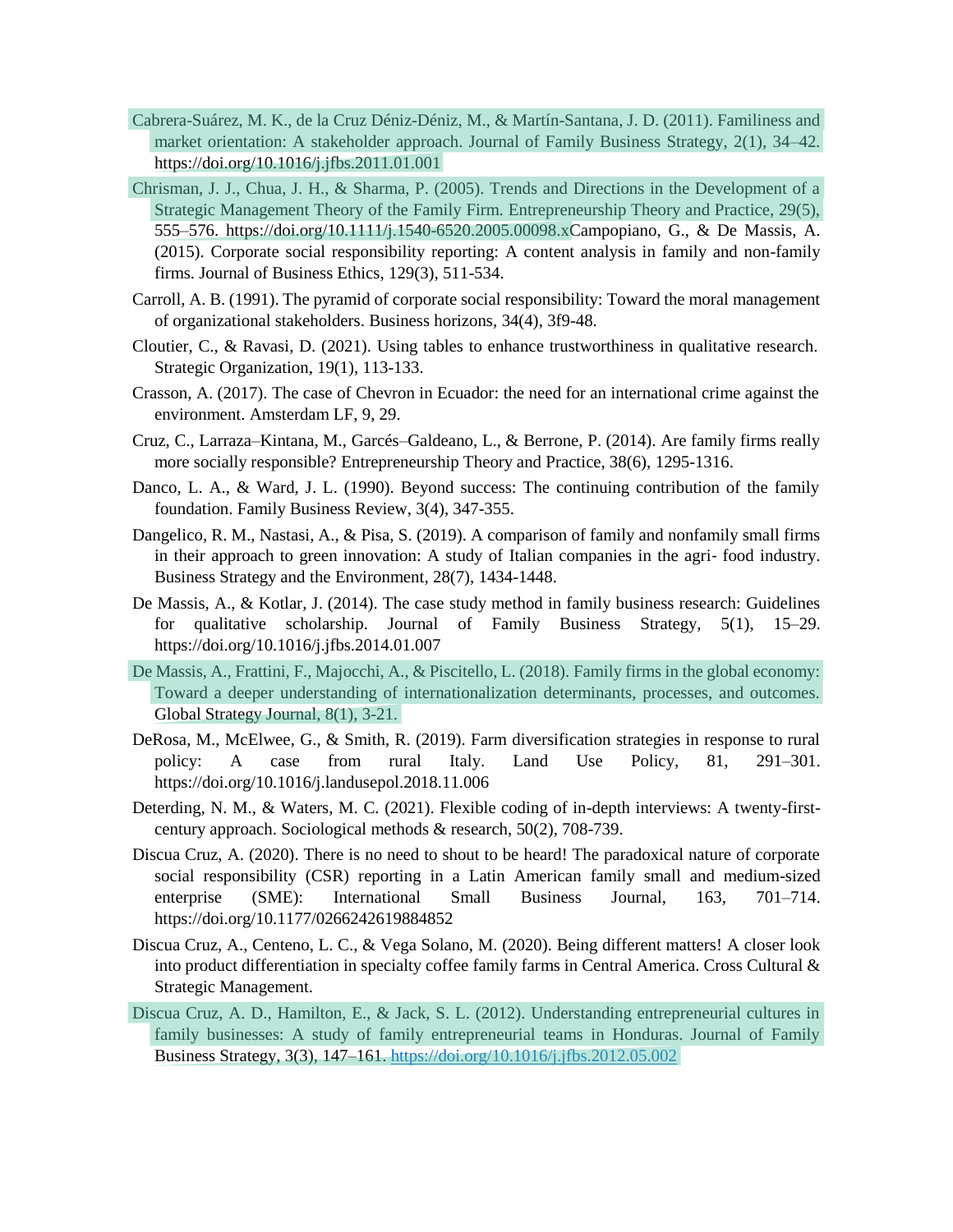- Dobson, S., Maas, G., Jones, P., & Lockyer, J. (2018). Experiential learning through the transformational incubation programme: a case study from Accra, Ghana. In Experiential Learning for Entrepreneurship (pp. 225-244). Palgrave Macmillan, Cham.
- Donner, M., & de Vries, H. (2021). How to innovate business models for a circular bio-economy? Business Strategy and the Environment, 30(4), 1932-1947.
- Dyer Jr, W. G. (2003). The family: The missing variable in organizational research. Entrepreneurship theory and practice, 27(4), 401-416
- Dyer, W. G., & Whetten, D. A. (2006). Family firms and social responsibility: Preliminary evidence from the S&P 500. Entrepreneurship Theory and Practice, 30(6), 785-802.
- Eisenhardt, K. M., & Graebner, M. E. (2007). Theory building from cases: Opportunities and challenges. Academy of Management Journal, 50(1), 25–32. <https://doi.org/10.5465/amj.2007.24160888>
- EY. (2017). Family Business in Latin America. Available online: <http://familybusiness.ey.com/pdfs/page-55-56.pdf>
- Food and Agriculture Organization of the United Nations (FAO), 2019. Latin American Agriculture: Prospects and Challenges. Available online: [http://www.fao.org/3/CA4076EN/CA4076EN\\_Chapter2\\_Latin\\_American\\_Agriculture.pdf](http://www.fao.org/3/CA4076EN/CA4076EN_Chapter2_Latin_American_Agriculture.pdf)
- Food and Agriculture Organization of the United Nations (FAO). 2021. FAO in Latin American and the Caribbean 2020. Santiago. https://doi.org/10.4060/cb4544en
- García‐ Sánchez, I. M., Martín‐ Moreno, J., Khan, S. A., & Hussain, N. (2021). Socio‐ emotional wealth and corporate responses to environmental hostility: Are family firms more stakeholder oriented?. Business Strategy and the Environment, 30(2), 1003-1018.
- Gauthier, J. (2017). Sustainable business strategies: typologies and future directions. Society and Business Review.
- Ghaleb, B. A. A., Kamardin, H., & Tabash, M. I. (2020). Family ownership concentration and real earnings management: Empirical evidence from an emerging market. Cogent Economics & Finance, 8(1), 1751488.
- Gjergji, R., Vena, L., Sciascia, S., & Cortesi, A. (2021). The effects of environmental, social and governance disclosure on the cost of capital in small and medium enterprises: The role of family business status. Business strategy and the environment, 30(1), 683-693.
- Godoy-Durán, Á., Galdeano-Gómez, E., Pérez-Mesa, J. C., & Piedra-Muñoz, L. (2017). Assessing eco-efficiency and the determinants of horticultural family-farming in southeast Spain. Journal of environmental management, 204, 594-604.
- González, J. A. A. (2009). Market trends and consumer profile at the organic farmers market in Costa Rica. British Food Journal.
- Grazzi, M., Sasso, S., & Kemp, R. (2019). A Conceptual Framework to Measure Green Innovation in Latin America and the Caribbean. Inter-American Development Bank: Washington, DC, USA.
- Harrison, J. S., Bosse, D. A., & Phillips, R. A. (2010). Managing for stakeholders, stakeholder utility functions, and competitive advantage. Strategic management journal, 31(1), 58-74.
- Hashmi, M. A., Brahmana, R. K., & Lau, E. (2018). Political connections, family firms and earnings quality. Management Research Review.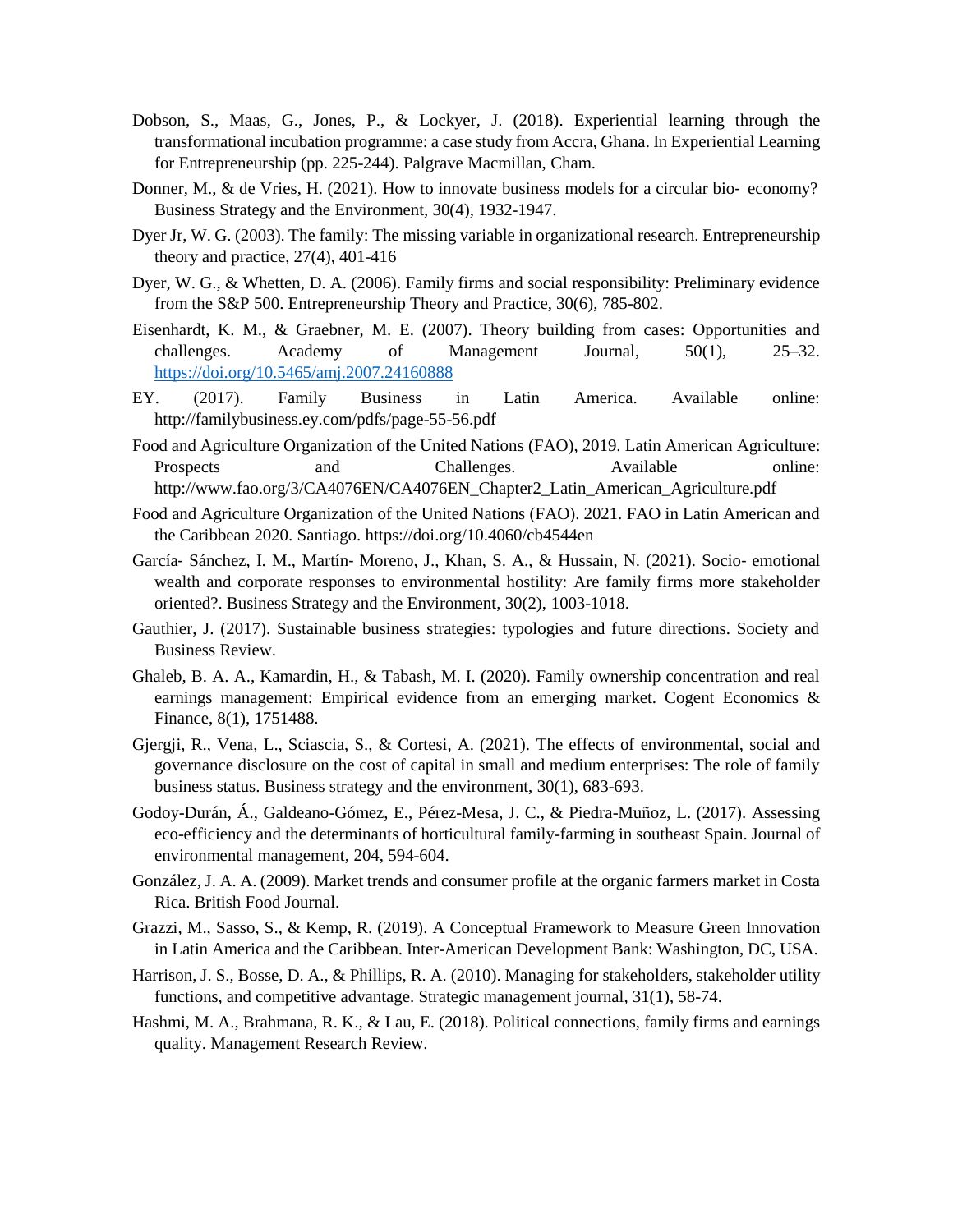- Heino, N., Tuominen, P., & Jussila, I. (2020). Listed Family Firm Stakeholder Orientations: The Critical Role of Value-creating Family Factors. Journal of Family Business Strategy, 11(4), 100376.
- Herrera-Echeverri, H., Geleilate, J. G., Gaitan-Riaño, S., Haar, J., & Soto-Echeverry, N. (2016). Export behaviour and board independence in colombian family firms: The reverse causality relationship. Journal of Business Research, 69(6), 2018–2029. <https://doi.org/10.1016/j.jbusres.2015.10.147>
- Holt, D. T., & Daspit, J. J. (2015). Diagnosing Innovation Readiness in Family Firms. California Management Review, 58(1), 82–96. https://doi.org/10.1525/cmr.2015.58.1.82
- Holt, D. T., Pearson, A. W., Carr, J. C., & Barnett, T. (2017). Family Firm(s) Outcomes Model: Structuring Financial and Nonfinancial Outcomes Across the Family and Firm. Family Business Review, 30(2), 182–202. https://doi.org/10.1177/0894486516680930Howorth, C., & Robinson, N. (2020). Family Business. Routledge.
- Howorth, C. & Robinson, N. (2020). Family Business. Routledge.
- Howorth, C., Rose, M., Hamilton, E., & Westhead, P. (2010). Family firm diversity and development: An introduction. International Small Business Journal, 28(5), 437–451. <https://doi.org/10.1177/0266242610373685>
- Huang, Y. C., Ding, H. B., & Kao, M. R. (2009). Salient stakeholder voices: Family business and green innovation adoption. Journal of Management & Organization, 15(3), 309-326.
- Jones, G. G. (2018). Sustainability and Green Business in Latin America during Globalization Waves. Harvard Business School General Management Unit Working Paper, (19-009).
- Kariyapperuma, N., & Collins, E. (2021). Family logics and environmental sustainability: A study of the New Zealand wine industry. Business Strategy and the Environment.
- Klein, S. B., Pieper, T. M., & Jaskiewicz, P. (2005). Antecedents for agency and stewardship orientation in corporate governance–the role of culture. In Research Proposal for Family Enterprise Research Conference, European Family Business Centre.
- Le Breton-Miller, I., & Miller, D. (2016). Family firms and practices of sustainability: A contingency view. Journal of Family Business Strategy, 7(1), 26-33.
- Leppäaho, T., & Ritala, P. (2021). Surviving the coronavirus pandemic and beyond: Unlocking family firms' innovation potential across crises. Journal of Family Business Strategy, 100440. https://doi.org/10.1016/j.jfbs.2021.100440
- Leppäaho, T., Plakoyiannaki, E., & Dimitratos, P. (2016). The Case Study in Family Business An Analysis of Current Research Practices and Recommendations. Family Business Review, 29(2), 159–173. https://doi.org/10.1177/0894486515614157
- Lobe, B., Morgan, D., & Hoffman, K. A. (2020). Qualitative Data Collection in an Era of Social Distancing. International Journal of Qualitative Methods, 19, 1609406920937875. https://doi.org/10.1177/1609406920937875
- Marques, P., Presas, P., & Simon, A. (2014). The heterogeneity of family firms in CSR engagement: The role of values. Family Business Review, 27(3), 206-227.

Marshall, C., & Rossman, G. B. (2014)

McGuire, J., Dow, S., & Ibrahim, B. (2012). All in the family? Social performance and corporate

governance in the family firm. *Journal of Business Research*, *65*(11), 1643–1650.

https://doi.org/10.1016/j.jbusres.2011.10.024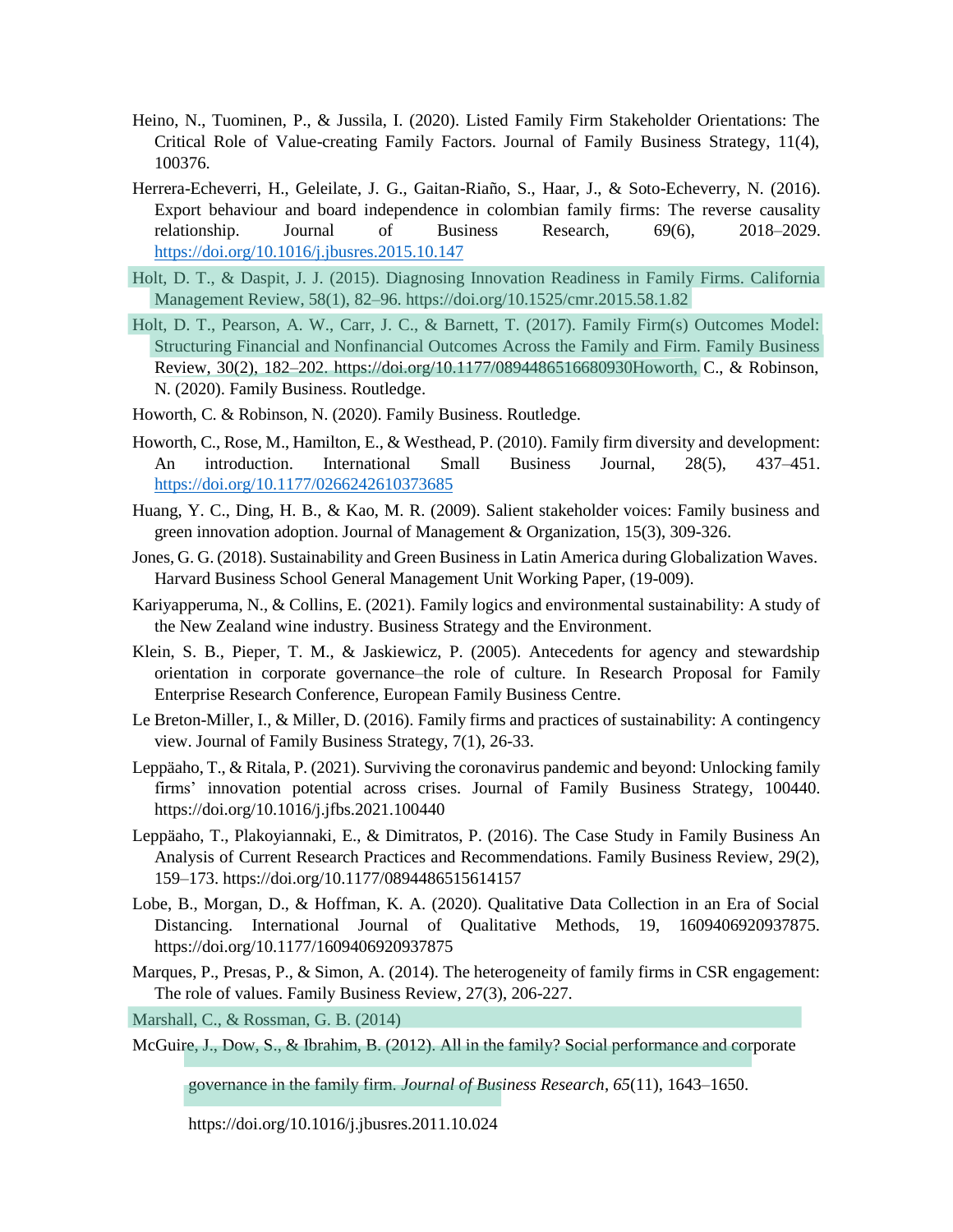- Meier, O., & Schier, G. (2020). CSR and family CEO: The moderating role of CEO's age. Journal of Business Ethics, 1-18.
- Miles, M. B., & Huberman, A. M. (1994). An expanded source book qualitative data analysis (2nd ed.). Thousand Oaks: Sage Publications.
- Miroshnychenko, I., De Massis, A., Miller, D., & Barontini, R. (2021). Family business growth around the world. Entrepreneurship Theory and Practice, 45(4), 682-708.
- Müller, C. G., & Sandoval-Arzaga, F. (2021). Conclusions, Lessons Learned, and New Avenues for Further Research. In Family Business Heterogeneity in Latin America (pp. 125-144). Palgrave Macmillan, Cham.
- Müller, C. G., Botero, I. C., Discua Cruz, A., & Subramanian, R. (Eds.). (2018). Family Firms in Latin America. Routledge.
- Neubaum, D. O., Dibrell, C., & Craig, J. B. (2012). Balancing natural environmental concerns of internal and external stakeholders in family and non-family businesses.Journal of Family Business Strategy, 3(1), 28-37.
- Nidumolu, R., Prahalad, C. K., & Rangaswami, M. R. (2009). Why sustainability is now the key driver of innovation. Harvard business review, 87(9), 56-64.
- OECD/FAO (2019), "Latin American Agriculture: Prospects and Challenges", in OECD-FAO Agricultural Outlook 2019-2028, OECD Publishing, Paris, https://doi.org/10.1787/b2b742eb-en.
- Orsato, R. J. (2006). Competitive environmental strategies: when does it pay to be green? California management review, 48(2), 127-143.
- Porter, M. E. (1997). Competitive strategy. Measuring business excellence.
- Rau, S. B., Schneider-Siebke, V., & Günther, C. (2019). Family firm values explaining family firm heterogeneity. Family Business Review, 32(2), 195-215.
- Reardon, T., Barrett, C. B., Berdegué, J. A., & Swinnen, J. F. (2009). Agrifood industry transformation and small farmers in developing countries. World development, 37(11), 1717- 1727.
- Reay, T., & Zhang, Z. (2014). Qualitative Methods in Family Business Research. In The SAGE Handbook of Family Business (pp. 573–593). SAGE Publications Ltd. https://doi.org/10.4135/9781446247556
- Rennings, K. (2000). Redefining innovation—eco-innovation research and the contribution from ecological economics. Ecological economics, 32(2), 319-332.
- Reyes, V., Bogumil, E., & Welch, L. E. (2021). The Living Codebook: Documenting the Process of Qualitative Data Analysis. Sociological Methods & Research.
- Roscoe, P., Discua Cruz, A., & Howorth, C. (2013). How does an old firm learn new tricks? A material account of entrepreneurial opportunity. Business History, 55(1), 53–72. https://doi.org/10.1080/00076791.2012.687540
- Sadeghi, V. J., & Biancone, P. P. (2018). How micro, small and medium-sized enterprises are driven outward the superior international trade performance? A multidimensional study on Italian food sector. Research in International Business and Finance, 45, 597-606.
- Sawyer, W. C. (2011). Institutional quality and economic growth in Latin America. Global Economy Journal, 10(4).
- Edward Elgar. Sharma, P. & Sharma, S (2021) Pioneering Family Firms' Sustainable Development Strategies.